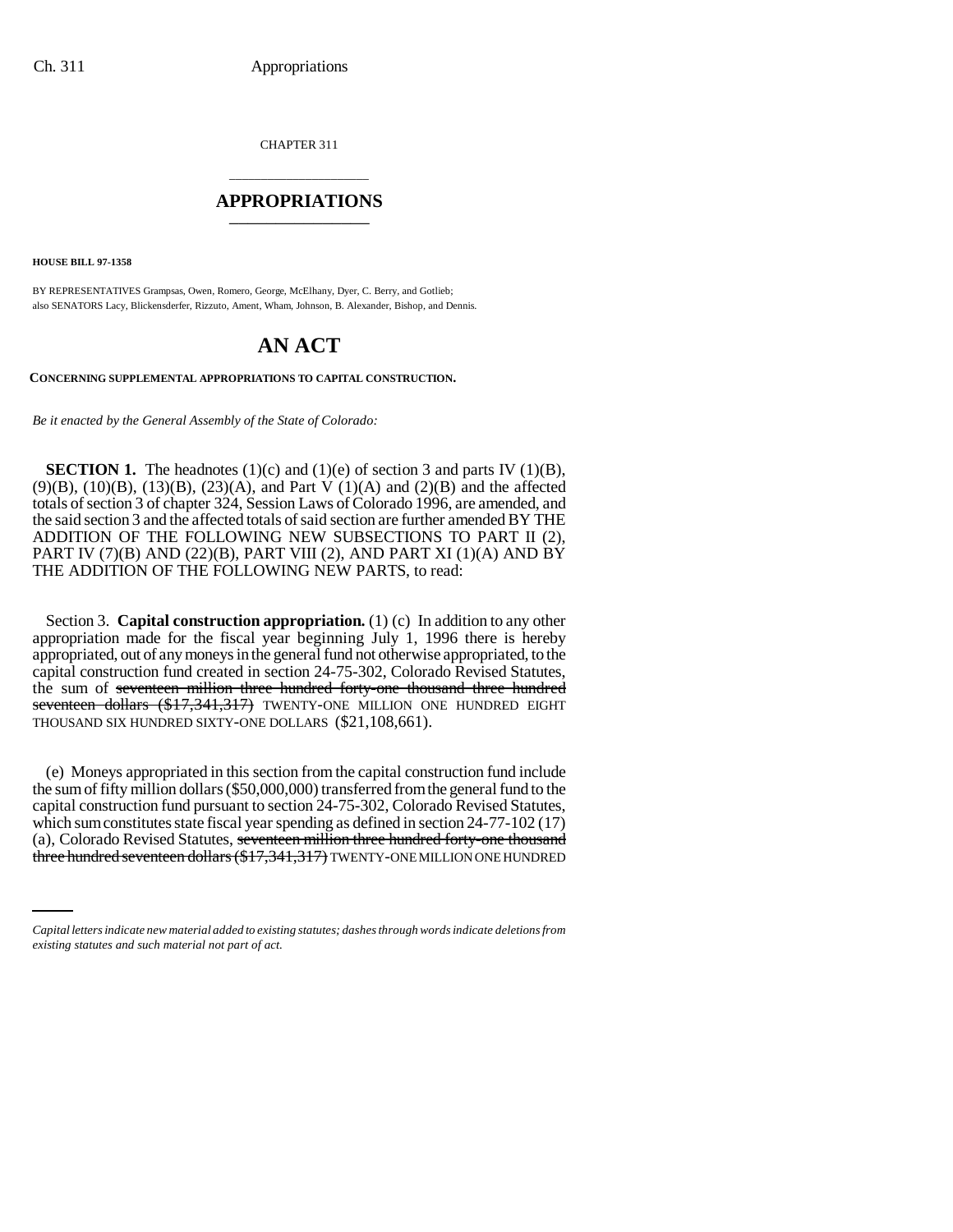Appropriations Ch. 311

EIGHT THOUSAND SIX HUNDRED SIXTY-ONE DOLLARS (\$21,108,661) and twenty-nine million four hundred thirty-five thousand nine hundred ninety-two dollars (\$29,435,992) in interest earnings for the 1995-96 fiscal year in the capital construction fund pursuant to section 24-75-302 (1), Colorado Revised Statutes, which sums do not constitute state fiscal year spending as defined in section 24-77-102 (17) (b), Colorado Revised Statutes. to read: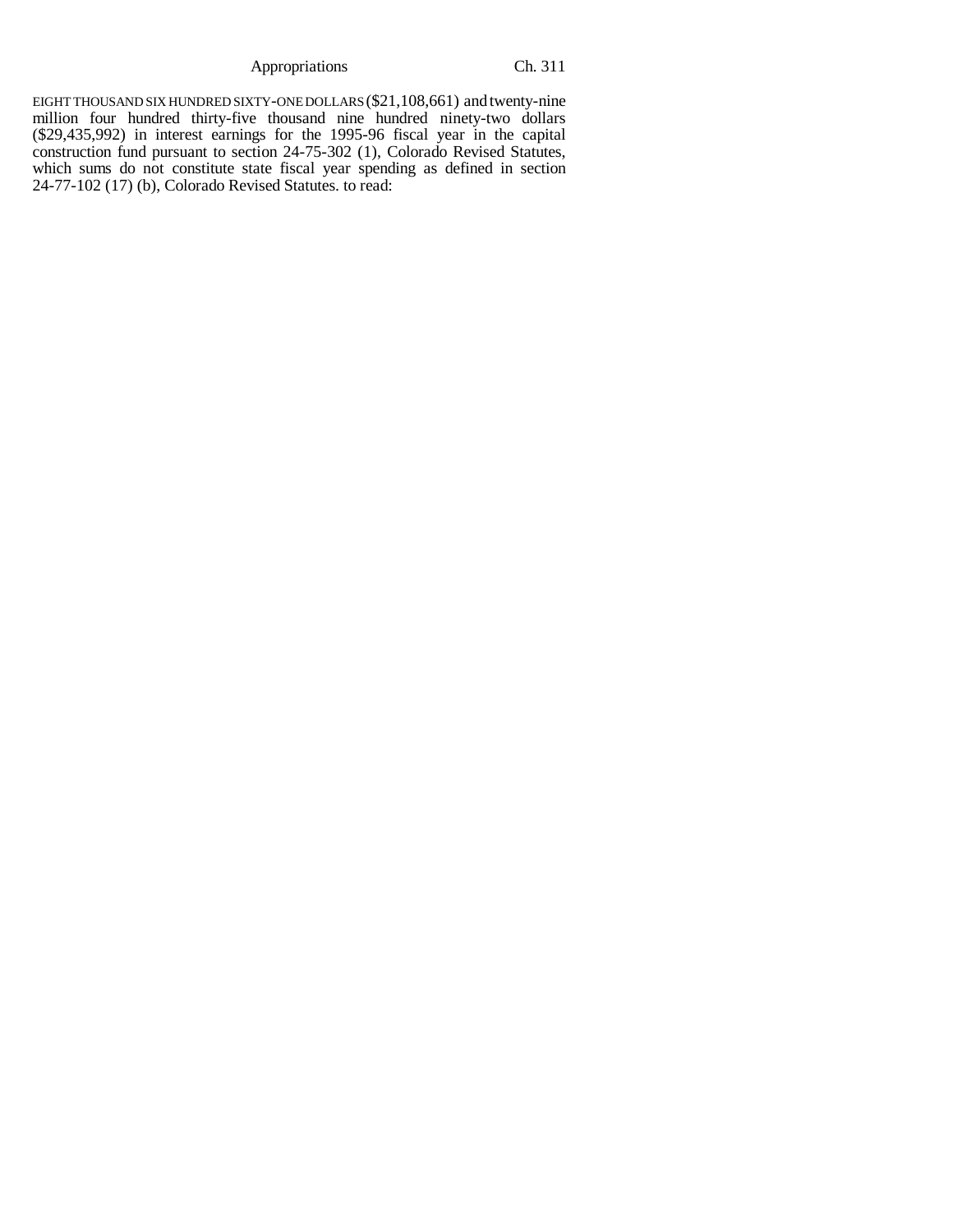|                   |              |                     | APPROPRIATION FROM |              |               |                |  |  |  |  |
|-------------------|--------------|---------------------|--------------------|--------------|---------------|----------------|--|--|--|--|
|                   |              |                     | <b>CAPITAL</b>     |              |               |                |  |  |  |  |
|                   |              | CAPITAL             | <b>CONSTUCTION</b> |              | <b>CASH</b>   |                |  |  |  |  |
| <b>ITEM &amp;</b> |              | <b>CONSTRUCTION</b> | <b>FUND</b>        | <b>CASH</b>  | <b>FUNDS</b>  | <b>FEDERAL</b> |  |  |  |  |
| <b>SUBTOTAL</b>   | <b>TOTAL</b> | <b>FUND</b>         | <b>EXEMPT</b>      | <b>FUNDS</b> | <b>EXEMPT</b> | <b>FUNDS</b>   |  |  |  |  |
|                   |              |                     |                    |              |               |                |  |  |  |  |

 $\blacksquare$ 

**PART II DEPARTMENT OF CORRECTIONS**

| (2) CAPITAL CONSTRUCTION<br><b>PROJECT</b> |              |              |          |
|--------------------------------------------|--------------|--------------|----------|
| <b>Sterling Correctional</b>               |              |              |          |
| Facility, Phase 2                          | 26,780,000   | 26,780,000   |          |
| <b>CORRECTIONAL INDUSTRIES</b>             |              |              |          |
| <b>PROJECTS</b>                            | 50,000       |              | 50,000   |
| <b>DELTA CORRECTIONAL</b>                  |              |              |          |
| <b>CENTER</b>                              | 6,782,000    | 6,782,000    |          |
| <b>TOTALS PART II</b>                      |              |              |          |
| (CORRECTIONS)                              | \$28,297,217 | \$28,297,217 |          |
|                                            | \$35,129,217 | \$35,079,217 | \$50,000 |

**PART III.5**

**DEPARTMENT OF HEALTH CARE POLICY AND FINANCING**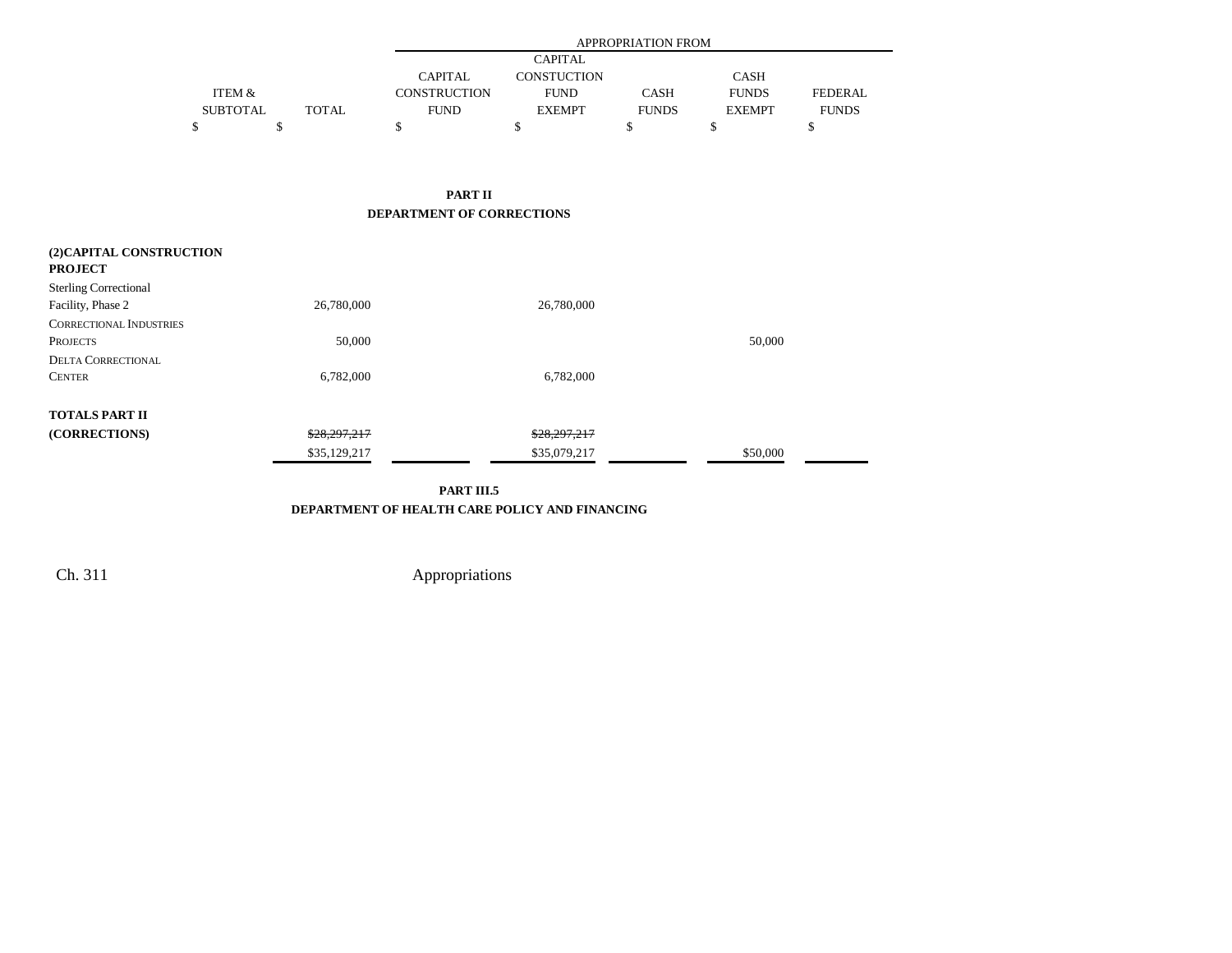|                                  |                           |                                     |    |                                                                       | <b>APPROPRIATION FROM</b> |                                       |                                |
|----------------------------------|---------------------------|-------------------------------------|----|-----------------------------------------------------------------------|---------------------------|---------------------------------------|--------------------------------|
|                                  | ITEM &<br><b>SUBTOTAL</b> | <b>CONSTRUCTION</b><br><b>TOTAL</b> |    | <b>CAPITAL</b><br><b>CONSTRUCTION</b><br><b>FUND</b><br><b>EXEMPT</b> | CASH<br><b>FUNDS</b>      | CASH<br><b>FUNDS</b><br><b>EXEMPT</b> | <b>FEDERAL</b><br><b>FUNDS</b> |
|                                  | \$                        | \$                                  | \$ | \$                                                                    | \$                        | \$                                    | \$                             |
|                                  |                           |                                     |    |                                                                       |                           |                                       |                                |
| (1)EXECUTIVE DIRECTOR'S OFFICE   |                           |                                     |    |                                                                       |                           |                                       |                                |
| (A) CAPITAL CONSTRUCTION PROJECT |                           |                                     |    |                                                                       |                           |                                       |                                |
| <b>COLORADO BENEFITS</b>         |                           |                                     |    |                                                                       |                           |                                       |                                |
| MANAGEMENT SYSTEM,               |                           |                                     |    |                                                                       |                           |                                       |                                |
| Phase 1                          |                           | 664,357                             |    | 332,178                                                               |                           |                                       | 332,179                        |
| <b>TOTALS PART III.5</b>         |                           |                                     |    |                                                                       |                           |                                       |                                |
| <b>(HEALTH CARE</b>              |                           |                                     |    |                                                                       |                           |                                       |                                |
| POLICY AND                       |                           |                                     |    |                                                                       |                           |                                       |                                |
| <b>FINANCING)</b>                |                           | \$664,357                           |    | \$332,178                                                             |                           |                                       | \$332,179                      |
|                                  |                           |                                     |    |                                                                       |                           |                                       |                                |

**PART IV DEPARTMENT OF HIGHER EDUCATION**

### **(1)ADAMS STATE COLLEGE**

### **(B)Capital Construction Project**

New Science and Math

Building, Phase 2 7,409,000 7,409,000 7,409,000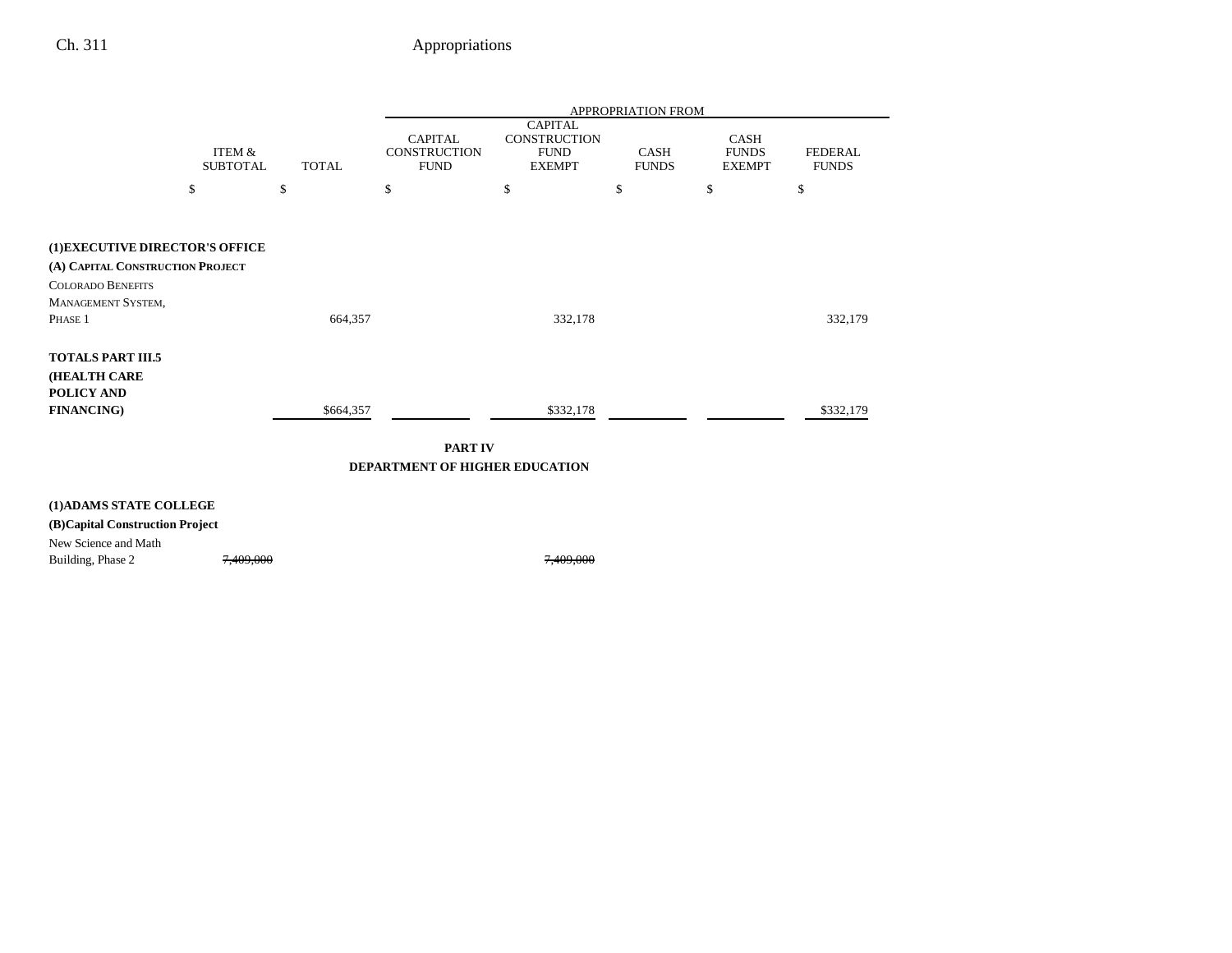| 8,909,000                             |           |           | 8,909,000 |                          |
|---------------------------------------|-----------|-----------|-----------|--------------------------|
| 8,363,285                             |           |           |           |                          |
|                                       |           | 9,863,285 |           |                          |
|                                       |           |           |           |                          |
| (7) UNIVERSITY OF COLORADO AT BOULDER |           |           |           |                          |
| (B) Capital Construction Projects     |           |           |           |                          |
| <b>GEOLOGICAL</b>                     |           |           |           |                          |
| <b>SCIENCES/EARTH SCIENCES</b>        |           |           |           |                          |
| LIBRARY                               | 4,000,000 |           | 1,432,373 | $2,567,627$ <sup>a</sup> |

<sup>a</sup> This amount THESE AMOUNTS shall come from exempt institutional sources and is ARE shown here for informational purposes only. Therefore, it shall not be accounted for in the State's Capital Construction Fund and the limitations on encumbrance timeliness and use of internal workforce do not apply.

#### **(9)UNIVERSITY OF COLORADO HEALTH SCIENCES CENTER**

| (B) Capital Construction Projects  |                       |                |                           |
|------------------------------------|-----------------------|----------------|---------------------------|
| New Construction and               |                       |                |                           |
| Remodeling/Renovation of           |                       |                |                           |
| the Campus Center, Phase 2         | <del>22,965,343</del> | 6.536.687      | $16.428.656$ <sup>*</sup> |
|                                    | 405,176               | 120,898        | 284,278 <sup>a</sup>      |
| <b>Construction AND DESIGN</b>     |                       |                |                           |
| OF CANCER CENTER AND               |                       |                |                           |
| <b>UROLOGY PROGRAMS AT</b>         |                       |                |                           |
| FITZSIMONS, of New Space/          |                       |                |                           |
| <b>Consolidation of Cancer and</b> |                       |                |                           |
| Urology Programs, Phase 2          | 2,000,000             | 2,000,000      |                           |
|                                    | 8,000,000             | 8,000,000      |                           |
| <b>Administration Building</b>     |                       |                |                           |
| <b>Replacement</b> AT FITZSIMONS   | 20,310,226            |                | 20.310.226                |
| Ch. 311                            |                       | Appropriations |                           |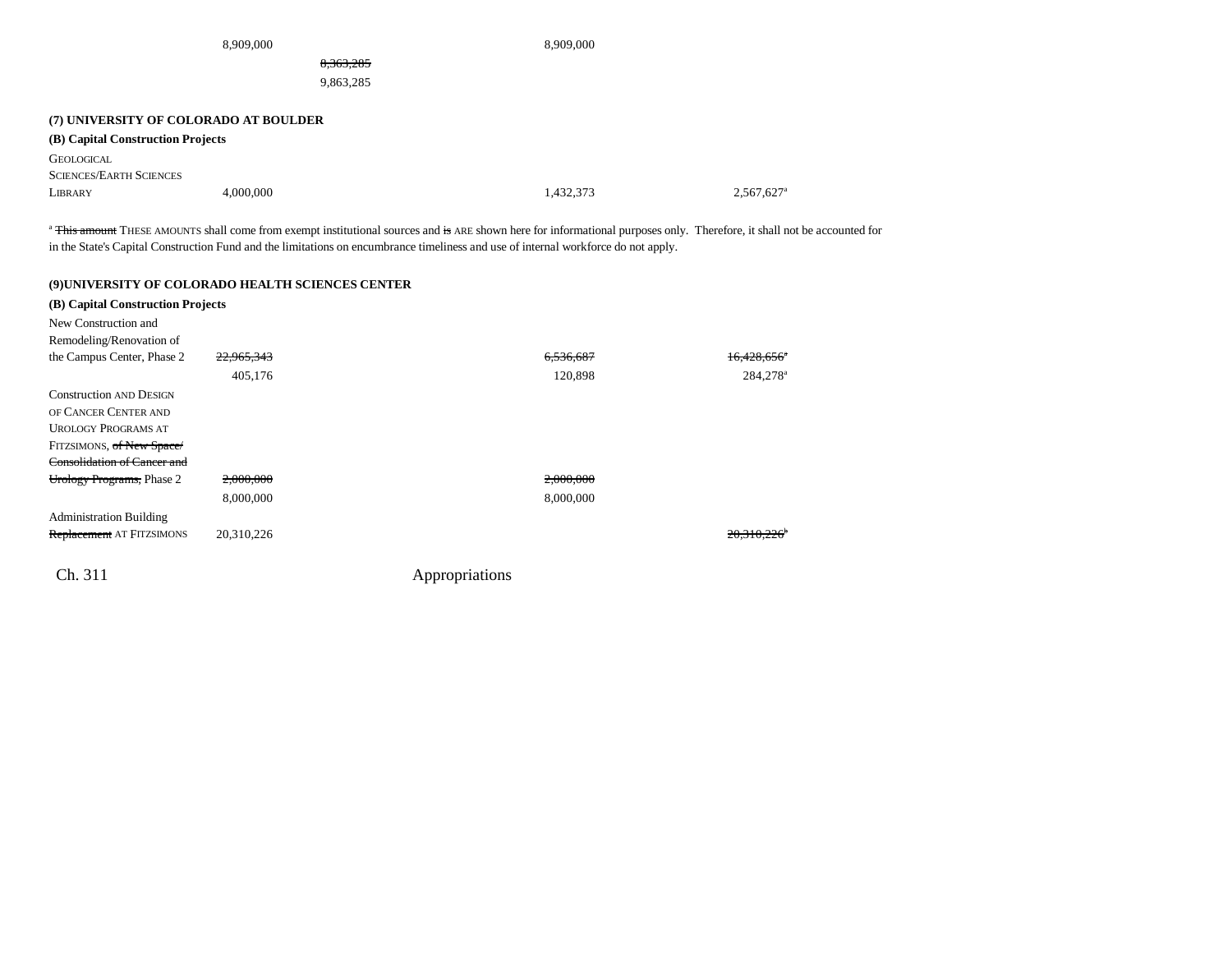|                             |                                           |              | APPROPRIATION FROM                                   |                                                                       |                             |                                       |                                |  |  |  |
|-----------------------------|-------------------------------------------|--------------|------------------------------------------------------|-----------------------------------------------------------------------|-----------------------------|---------------------------------------|--------------------------------|--|--|--|
|                             | ITEM &<br><b>SUBTOTAL</b><br><b>TOTAL</b> |              | <b>CAPITAL</b><br><b>CONSTRUCTION</b><br><b>FUND</b> | <b>CAPITAL</b><br><b>CONSTRUCTION</b><br><b>FUND</b><br><b>EXEMPT</b> | <b>CASH</b><br><b>FUNDS</b> | CASH<br><b>FUNDS</b><br><b>EXEMPT</b> | <b>FEDERAL</b><br><b>FUNDS</b> |  |  |  |
|                             | \$                                        | \$           | \$                                                   | \$                                                                    | \$                          | \$                                    | \$                             |  |  |  |
|                             |                                           |              |                                                      |                                                                       |                             |                                       |                                |  |  |  |
|                             |                                           |              |                                                      |                                                                       |                             | 20,310,226 <sup>c</sup>               |                                |  |  |  |
| <b>Bonfils Blood Center</b> |                                           |              |                                                      |                                                                       |                             |                                       |                                |  |  |  |
| <b>Building Remodeling</b>  | 3,067,022                                 |              |                                                      |                                                                       |                             | $3,067,022^b$                         |                                |  |  |  |
| School of Pharmacy,         |                                           |              |                                                      |                                                                       |                             |                                       |                                |  |  |  |
| Third-Floor Heating,        |                                           |              |                                                      |                                                                       |                             |                                       |                                |  |  |  |
| Ventilation, and Air        |                                           |              |                                                      |                                                                       |                             |                                       |                                |  |  |  |
| Conditioning In-fill        | 3,954,668                                 |              |                                                      |                                                                       |                             | 3,954,668 <sup>b</sup>                |                                |  |  |  |
|                             | 52,297,259                                |              |                                                      |                                                                       |                             |                                       |                                |  |  |  |
|                             | 35,737,092                                |              |                                                      |                                                                       |                             |                                       |                                |  |  |  |
|                             |                                           | 53,692,316   |                                                      |                                                                       |                             |                                       |                                |  |  |  |
|                             |                                           | 37, 132, 149 |                                                      |                                                                       |                             |                                       |                                |  |  |  |

a This amount shall be from institutional reserves, gifts, donations, auxiliary revenue bonds, and telecommunications revenue bonds.

b These amounts shall come from exempt institutional sources and are shown here for informational purposes only. Therefore, they shall not be accounted for in the State's

Capital Construction Fund and the limitations on encumbrance timeliness and use of internal workforce do not apply.

c THIS AMOUNT SHALL COME FROM EXEMPT INSTITUTIONAL SOURCES AND IS SHOWN HERE FOR INFORMATIONAL PURPOSES ONLY.

**(10)COLORADO SCHOOL OF MINES**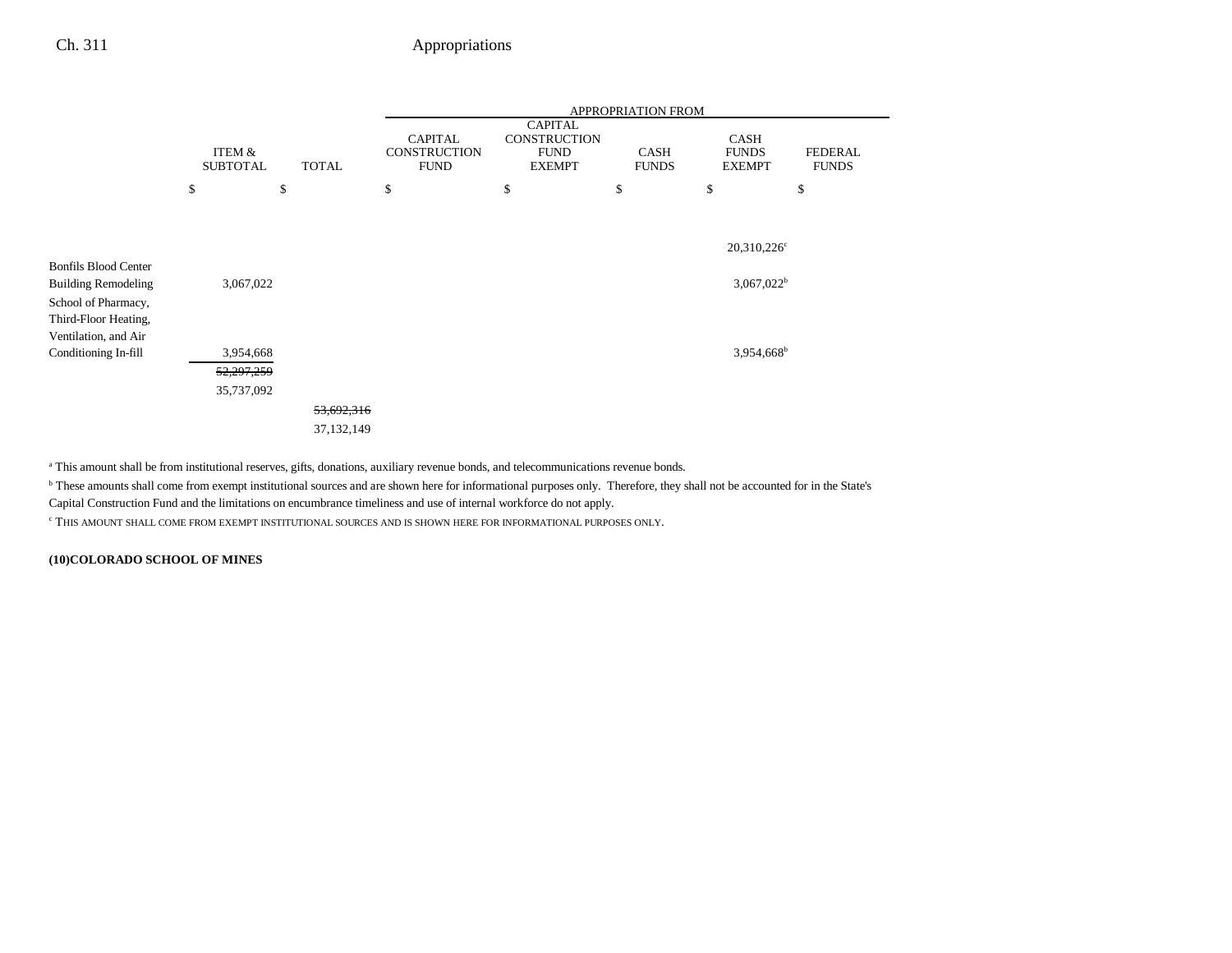### **(B)Capital Construction Projects**

| Hill Hall Renovation and  |            |            |           |                        |
|---------------------------|------------|------------|-----------|------------------------|
| Addition, Phase 2         | 8,257,172  |            | 6,397,172 | 1,860,000*             |
|                           | 9,577,130  |            | 9,577,130 |                        |
| Ben Parker Student Union  |            |            |           |                        |
| Renovation and Addition   | 902,000    |            |           | $902,000^{\rm b}$      |
| Remodel Old Jefferson     |            |            |           |                        |
| County Jail               | 309,440    |            |           | $309,440$ <sup>a</sup> |
| Meyer Hall Materials      |            |            |           |                        |
| Processing Laboratory     |            |            |           |                        |
| Construction              | 848,980    |            |           | 848,980 <sup>a</sup>   |
| Residence Hall Technology |            |            |           |                        |
| Project                   | 928,323    |            |           | 928,323 <sup>b</sup>   |
|                           | 11,245,915 |            |           |                        |
|                           | 12,565,873 |            |           |                        |
|                           |            | 12,046,547 |           |                        |
|                           |            | 13,366,505 |           |                        |

a These amounts shall come from institutional reserves.

b These amounts shall come from exempt institutional sources and are shown here for informational purposes only. Therefore, they shall not be accounted for in the State's Capital Construction Fund and the limitations on encumbrance timeliness and use of internal workforce do not apply.

#### **(13)FRONT RANGE COMMUNITY COLLEGE**

| (B) Capital Construction Projects |            |                |           |            |
|-----------------------------------|------------|----------------|-----------|------------|
| Library Addition and              |            |                |           |            |
| Classrooms, Laboratories,         |            |                |           |            |
| Office Expansion and              |            |                |           |            |
| Renovation, Phase 3               | 11,939,635 |                | 7,159,810 | 4,779,825* |
| Ch. 311                           |            | Appropriations |           |            |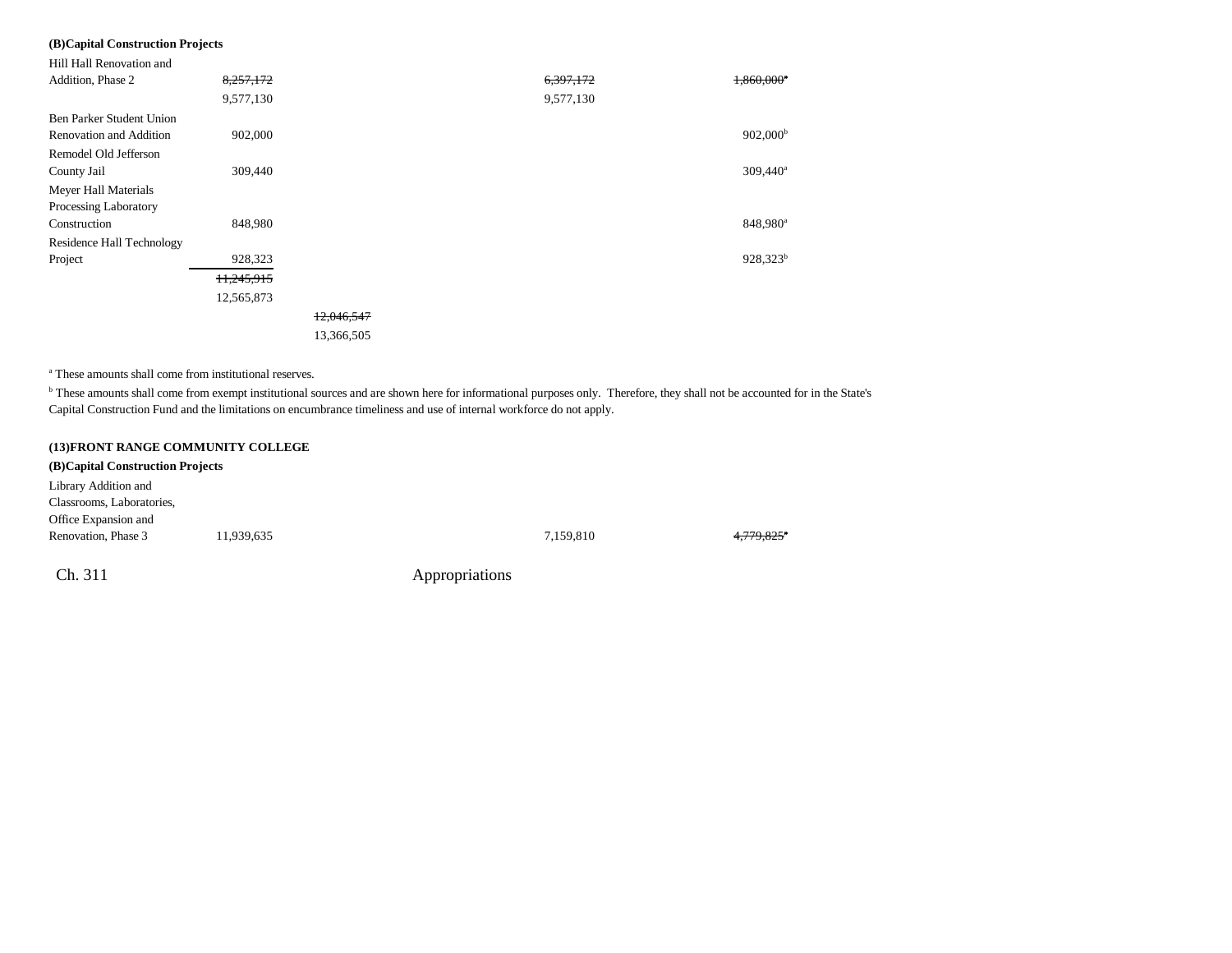|                                  |                           |              |                                               |                                                                       | APPROPRIATION FROM          |                                              |                                |
|----------------------------------|---------------------------|--------------|-----------------------------------------------|-----------------------------------------------------------------------|-----------------------------|----------------------------------------------|--------------------------------|
|                                  | ITEM &<br><b>SUBTOTAL</b> | <b>TOTAL</b> | <b>CAPITAL</b><br>CONSTRUCTION<br><b>FUND</b> | <b>CAPITAL</b><br><b>CONSTRUCTION</b><br><b>FUND</b><br><b>EXEMPT</b> | <b>CASH</b><br><b>FUNDS</b> | <b>CASH</b><br><b>FUNDS</b><br><b>EXEMPT</b> | <b>FEDERAL</b><br><b>FUNDS</b> |
|                                  | \$                        | \$           | \$                                            | \$                                                                    | \$                          | \$                                           | \$                             |
|                                  |                           |              |                                               |                                                                       |                             |                                              |                                |
|                                  |                           |              |                                               |                                                                       | 4,779,825 <sup>a</sup>      |                                              |                                |
| Science Laboratories,            |                           |              |                                               |                                                                       |                             |                                              |                                |
| <b>Student Services, General</b> |                           |              |                                               |                                                                       |                             |                                              |                                |
| Classroom and Office             |                           |              |                                               |                                                                       |                             |                                              |                                |
| Addition at the Larimer          |                           |              |                                               |                                                                       |                             |                                              |                                |
| Campus                           | 2,952,733                 |              |                                               | 2,952,733                                                             |                             |                                              |                                |
| Student Center Expansion/        |                           |              |                                               |                                                                       |                             |                                              |                                |
| <b>Renovation at Westminster</b> |                           |              |                                               |                                                                       |                             |                                              |                                |
| Campus                           | 4,629,090                 |              |                                               |                                                                       |                             | $4,629,090^{\rm b}$                          |                                |
| Student Center, Larimer          |                           |              |                                               |                                                                       |                             |                                              |                                |
| Campus                           | 2,092,592                 |              |                                               |                                                                       |                             | $2,092,592^b$                                |                                |
|                                  | 21,614,050                |              |                                               |                                                                       |                             |                                              |                                |
|                                  |                           | 22,089,581   |                                               |                                                                       |                             |                                              |                                |

a This amount shall be from the city of Westminster.

b These amounts shall come from exempt institutional sources and are shown here for informational purposes only. Therefore, they shall not be accounted for in the State's Capital Construction Fund and the limitations on encumbrance timeliness and use of internal workforce do not apply.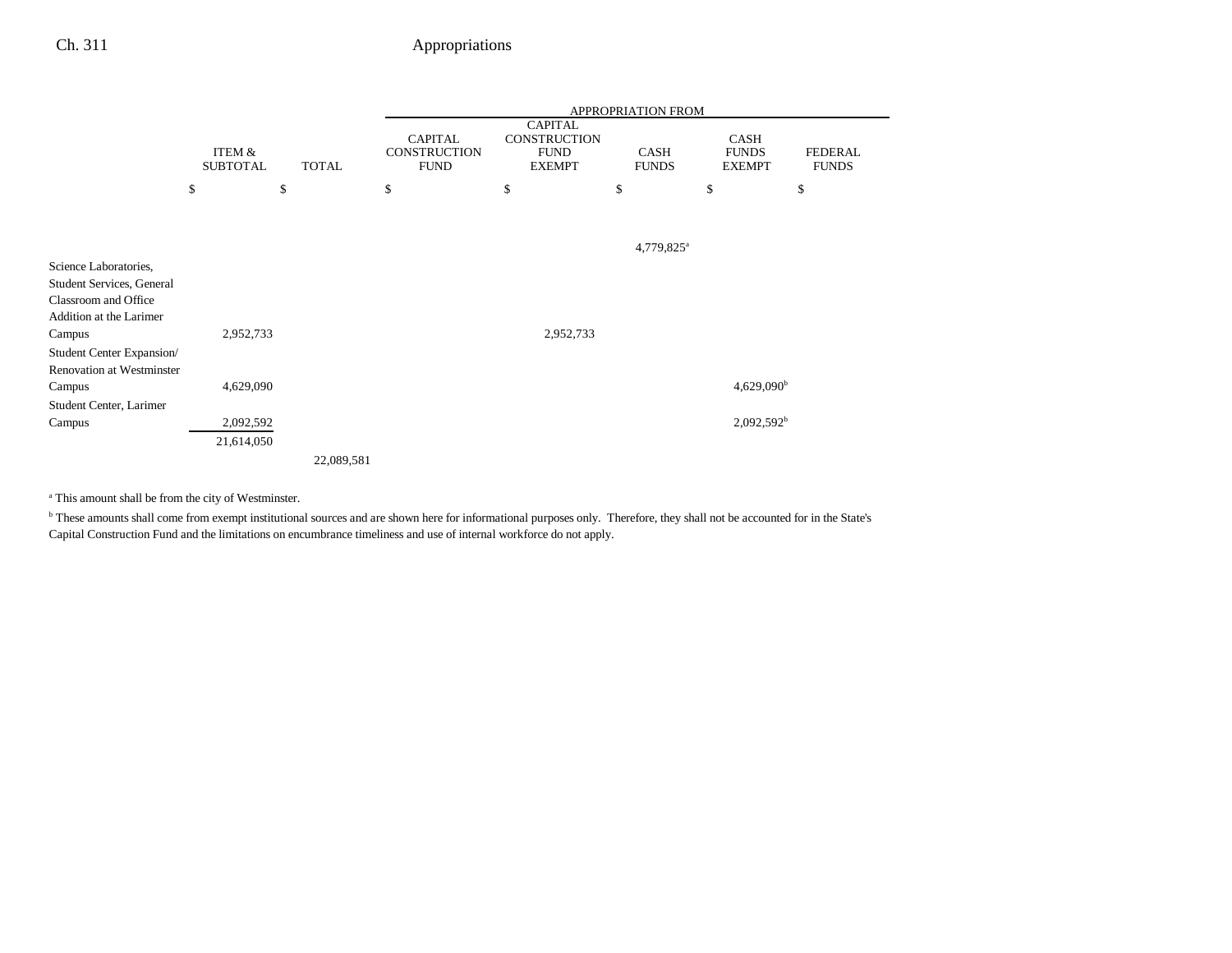| (22) COLORADO HISTORICAL                 |           |           |           |                   |           |
|------------------------------------------|-----------|-----------|-----------|-------------------|-----------|
| <b>SOCIETY</b>                           |           |           |           |                   |           |
| (B)Capital Construction Project PROJECTS |           |           |           |                   |           |
| <b>MUSEUM SUPPORT CENTER</b>             |           |           |           |                   |           |
| <b>ACQUISITION</b>                       | 59,250    |           | 59,250    |                   |           |
| Shelving and Storage                     |           |           |           |                   |           |
| Equipment                                | 92,000    |           | 92,000    |                   |           |
|                                          | 151,250   |           |           |                   |           |
|                                          |           | 188,587   |           |                   |           |
|                                          |           | 247,837   |           |                   |           |
|                                          |           |           |           |                   |           |
| (23) LOWRY HIGHER EDUCATION              |           |           |           |                   |           |
| <b>CENTER</b>                            |           |           |           |                   |           |
| (A)Capital Construction Projects         |           |           |           |                   |           |
| Lowry Education Center                   | 1,143,000 |           | 1,143,000 |                   |           |
| Rocky Mountain                           |           |           |           |                   |           |
| Manufacturing Academy                    | 750,000   |           |           |                   | 750,000   |
|                                          | 4,475,000 |           |           | $225,000^{\circ}$ | 4,250,000 |
|                                          |           | 1,893,000 |           |                   |           |
|                                          |           | 5,618,000 |           |                   |           |
|                                          |           |           |           |                   |           |

<sup>a</sup> This amount shall be from the Rocky Flats Initiative.

#### **TOTALS PART IV**

| (HIGHER EDUCATION) | 0172.331.071<br>7173, 221, 771 | \$86,398,289 |             | \$86,073,682 | <del>\$750.000</del> |
|--------------------|--------------------------------|--------------|-------------|--------------|----------------------|
|                    | \$167,266,012                  | \$92,154,081 | \$4,779,825 | \$66,082,106 | \$4,250,000          |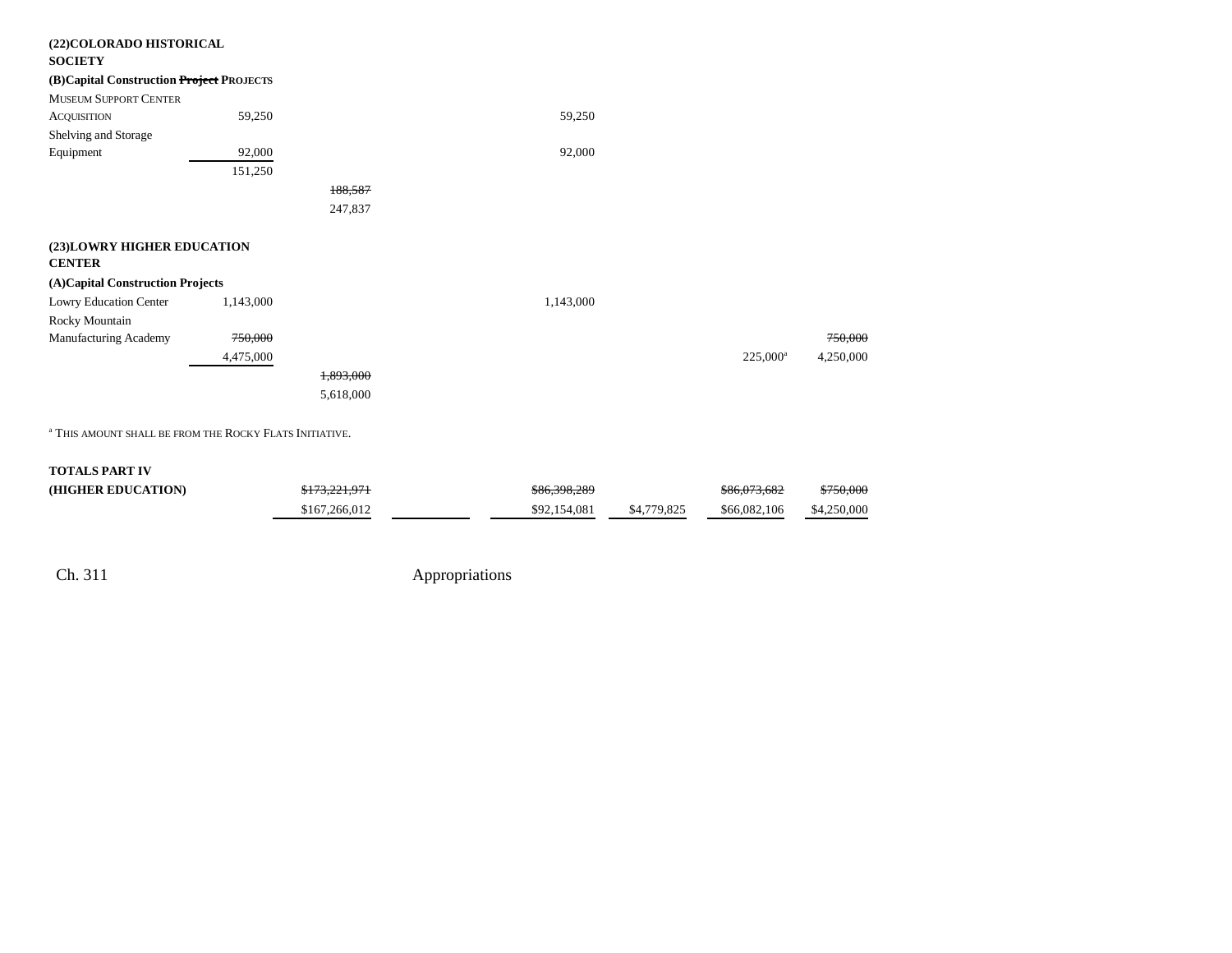# Ch. 311 Appropriations

|                                  |                           |              |                                                      |                                                                       | <b>APPROPRIATION FROM</b>   |                                              |                                |
|----------------------------------|---------------------------|--------------|------------------------------------------------------|-----------------------------------------------------------------------|-----------------------------|----------------------------------------------|--------------------------------|
|                                  | ITEM &<br><b>SUBTOTAL</b> | <b>TOTAL</b> | <b>CAPITAL</b><br><b>CONSTRUCTION</b><br><b>FUND</b> | <b>CAPITAL</b><br><b>CONSTRUCTION</b><br><b>FUND</b><br><b>EXEMPT</b> | <b>CASH</b><br><b>FUNDS</b> | <b>CASH</b><br><b>FUNDS</b><br><b>EXEMPT</b> | <b>FEDERAL</b><br><b>FUNDS</b> |
|                                  | \$                        | \$           | \$                                                   | \$                                                                    | \$                          | \$                                           | \$                             |
|                                  |                           |              |                                                      |                                                                       |                             |                                              |                                |
|                                  |                           |              | <b>PART V</b>                                        |                                                                       |                             |                                              |                                |
|                                  |                           |              | DEPARTMENT OF HUMAN SERVICES                         |                                                                       |                             |                                              |                                |
| (1) EXECUTIVE DIRECTOR'S OFFICE  |                           |              |                                                      |                                                                       |                             |                                              |                                |
| (A)Capital Construction Projects |                           |              |                                                      |                                                                       |                             |                                              |                                |
| Capital Equipment, Various       |                           |              |                                                      |                                                                       |                             |                                              |                                |
| Facilities                       | 155,781                   |              |                                                      | 155,781                                                               |                             |                                              |                                |
| Colorado Benefits                |                           |              |                                                      |                                                                       |                             |                                              |                                |
| Management System,               |                           |              |                                                      |                                                                       |                             |                                              |                                |
| Phase 1                          | 2,851,752                 |              |                                                      | 1,495,031                                                             |                             |                                              | <del>1,356,721</del>           |
|                                  | 2,637,125                 |              |                                                      | 990,860                                                               | $56,276^{\circ}$            | $664,357(T)$ <sup>b</sup>                    | 925,632                        |

a THIS AMOUNT SHALL BE FROM THE OLD AGE PENSION FUND.

2,792,906

b THIS AMOUNT SHALL BE FROM MEDICAID FUNDS APPROPRIATED TO THE DEPARTMENT OF HEALTH CARE POLICY AND FINANCING.

**(2)OFFICE OF YOUTH SERVICES**

**(B)Capital Construction Project**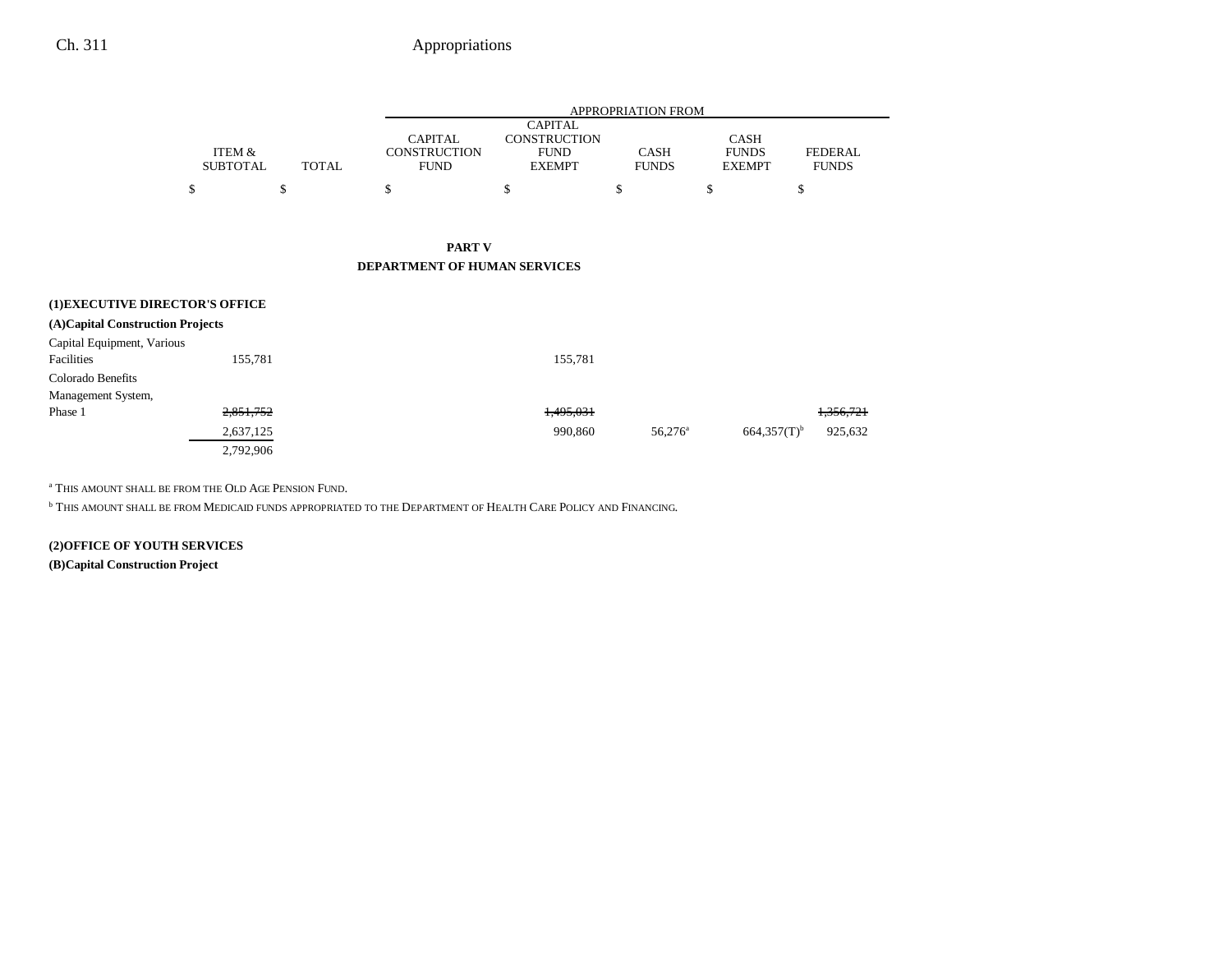| <b>Lookout Mountain Youth</b>  |           |             |             |          |           |             |
|--------------------------------|-----------|-------------|-------------|----------|-----------|-------------|
| Services Center,               |           |             |             |          |           |             |
| Capacity/Education             |           |             |             |          |           |             |
| Program, Phase 1 AND           |           |             |             |          |           |             |
| <b>MOUNT VIEW YOUTH</b>        |           |             |             |          |           |             |
| <b>SERVICES CENTER,</b>        |           |             |             |          |           |             |
| <b>SECURITY FENCE ENTRANCE</b> | 1,743,461 |             | 1,743,461   |          |           |             |
|                                | 2,010,461 |             | 2,010,461   |          |           |             |
|                                |           | 2,804,061   |             |          |           |             |
|                                |           | 3,071,061   |             |          |           |             |
|                                |           |             |             |          |           |             |
| <b>TOTALS PART V</b>           |           |             |             |          |           |             |
| (HUMAN SERVICES)               |           | \$9,382,994 | \$8,026,273 |          |           | \$1,356,721 |
|                                |           | \$9,435,367 | \$7,789,102 | \$56,276 | \$664,357 | \$925,632   |
|                                |           |             |             |          |           |             |

**PART VIII DEPARTMENT OF NATURAL RESOURCES**

| (2) DIVISION OF<br><b>WILDLIFE</b>       |           |                |                        |
|------------------------------------------|-----------|----------------|------------------------|
| Dam Maintenance Repair                   |           |                |                        |
| and Improvement                          | 109,730   |                | $109,730$ <sup>a</sup> |
| Land Acquisitions                        | 1,000,000 |                | $1,000,000^a$          |
| Fish Unit Maintenance and                |           |                |                        |
| Improvement                              | 1,475,754 |                | 1,475,754 <sup>a</sup> |
| Property Maintenance,<br>Improvement and |           |                |                        |
| Development                              | 1,461,918 |                | 1,461,918 <sup>a</sup> |
| Ch. 311                                  |           | Appropriations |                        |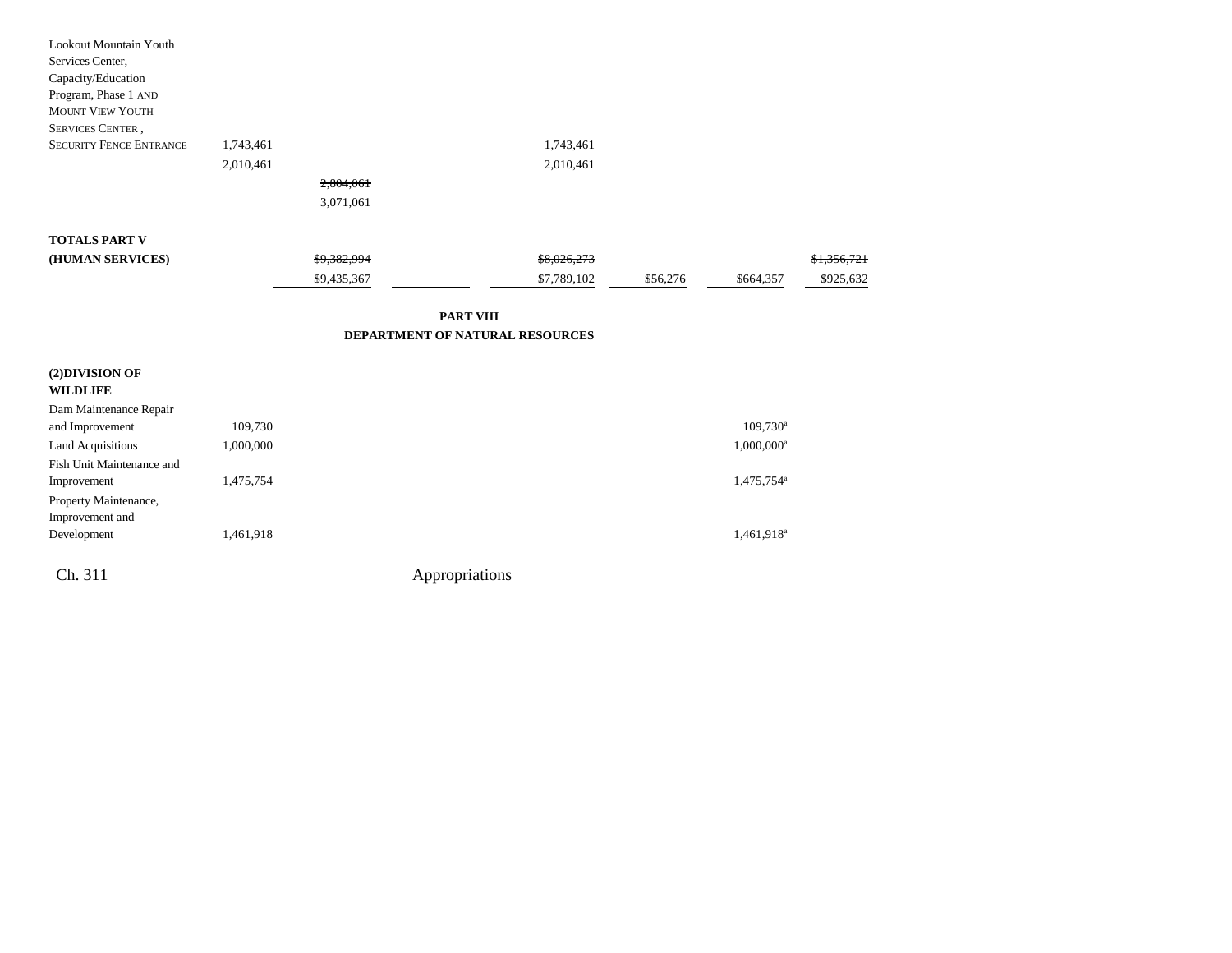|                                          |                           |              |                                               |                                                                | APPROPRIATION FROM          |                                              |                                |
|------------------------------------------|---------------------------|--------------|-----------------------------------------------|----------------------------------------------------------------|-----------------------------|----------------------------------------------|--------------------------------|
|                                          | ITEM &<br><b>SUBTOTAL</b> | <b>TOTAL</b> | <b>CAPITAL</b><br>CONSTRUCTION<br><b>FUND</b> | <b>CAPITAL</b><br>CONSTRUCTION<br><b>FUND</b><br><b>EXEMPT</b> | <b>CASH</b><br><b>FUNDS</b> | <b>CASH</b><br><b>FUNDS</b><br><b>EXEMPT</b> | <b>FEDERAL</b><br><b>FUNDS</b> |
|                                          | \$                        | \$           | \$                                            | \$                                                             | \$                          | \$                                           | \$                             |
| Watchable Wildlife in State              |                           |              |                                               |                                                                |                             |                                              |                                |
| Parks                                    | 250,000                   |              |                                               |                                                                |                             | $250,000$ <sup>a</sup>                       |                                |
| Waterfowl Habitat Projects               | 160,000                   |              |                                               |                                                                |                             | $160,000^{\rm a}$                            |                                |
| Motorboat Access on Lakes<br>and Streams | 867,000                   |              |                                               |                                                                |                             | $217,000^{\rm a}$                            | 650,000                        |
| Stream and Lake                          |                           |              |                                               |                                                                |                             |                                              |                                |
| Improvements                             | 640,328                   |              |                                               |                                                                |                             | 640,328 <sup>a</sup>                         |                                |
| <b>Employee Housing Repairs</b>          | 227,720                   |              |                                               |                                                                |                             | $227,720^{\rm a}$                            |                                |
| Cooperative Habitat                      |                           |              |                                               |                                                                |                             |                                              |                                |
| Development                              | 400,000                   |              |                                               |                                                                |                             | $400,000$ <sup>a</sup>                       |                                |
| Miscellaneous Small                      |                           |              |                                               |                                                                |                             |                                              |                                |
| Projects                                 | 521,873                   |              |                                               |                                                                |                             | 521,873 <sup>a</sup>                         |                                |
| <b>SAN LUIS VALLEY</b>                   |                           |              |                                               |                                                                |                             |                                              |                                |
| HATCHERY-PROPERTY                        |                           |              |                                               |                                                                |                             |                                              |                                |
| <b>ACQUISITION</b>                       | 1,100,000                 |              |                                               |                                                                |                             | $1,100,000^{\rm b}$                          |                                |
|                                          |                           | 7,114,323    |                                               |                                                                |                             |                                              |                                |
|                                          |                           | 8,214,323    |                                               |                                                                |                             |                                              |                                |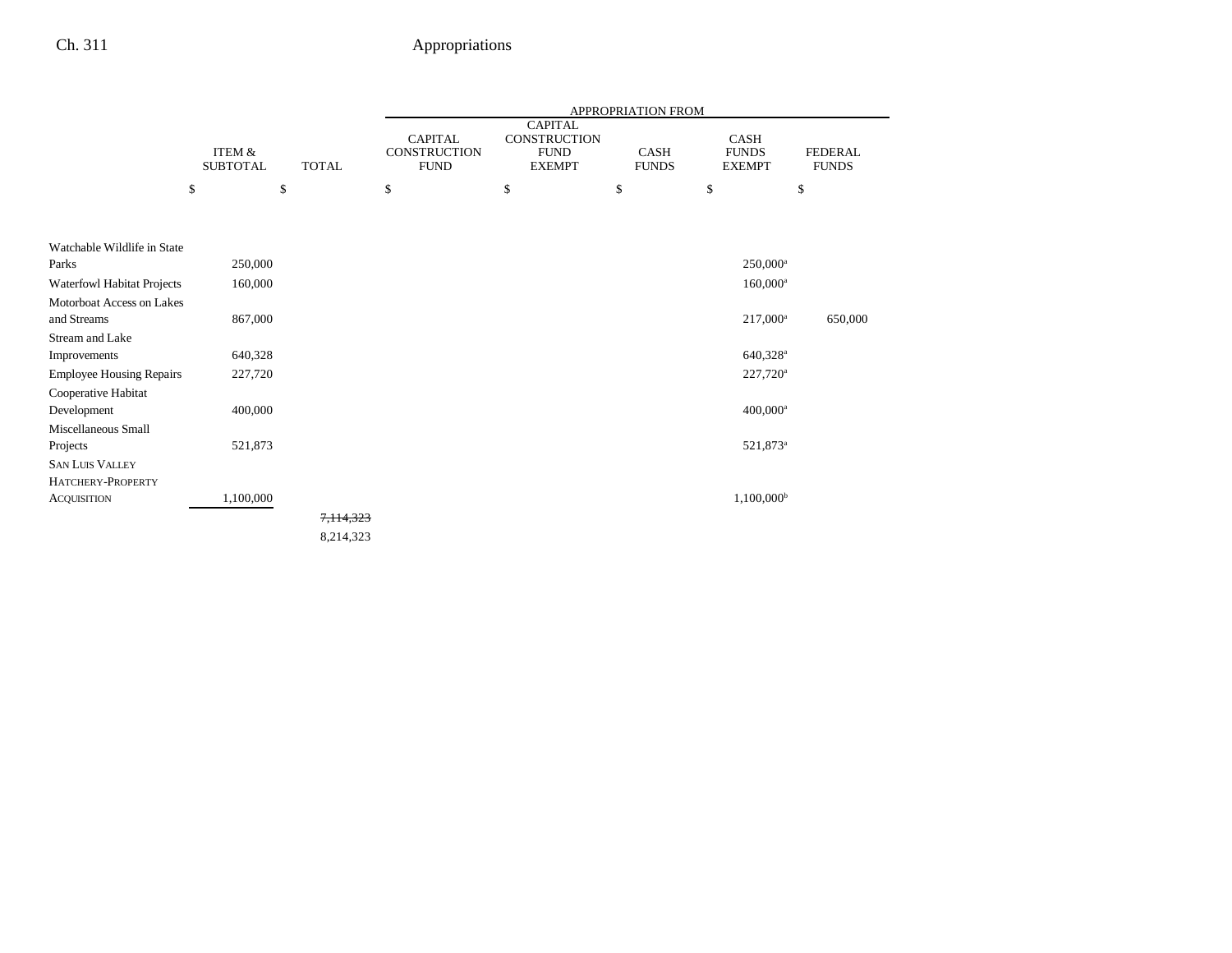a These amounts shall be from reserves in the Wildlife Cash Fund.

<sup>b</sup> This amount shall be from reserves in the Wildlife Cash Fund and shall only be expended after approval of the Capital Development Committee.

#### **TOTALS PART VIII (NATURAL**

 $RESOURCES)$ 

| \$16,829,323 | \$16,179,323 | \$650,000 |
|--------------|--------------|-----------|
| \$17,929,323 | \$17,279,323 |           |

#### **PART XI DEPARTMENT OF PUBLIC SAFETY**

| (1) COLORADO STATE PATROL         |           |           |
|-----------------------------------|-----------|-----------|
| (A) Capital Construction PROJECTS |           |           |
| <b>DURANGO TROOP OFFICE</b>       | 29,577    |           |
| Telecommunications -              |           |           |
| <b>System Maintenance</b>         | 187,000   |           |
| Telecommunications -              |           |           |
| Microwave Equipment               |           |           |
| Replacement, Phase 5              | 1,736,856 |           |
|                                   |           | 1,923,856 |
|                                   |           | 1,953,433 |

<sup>a</sup> This amount shall be from the Highway Users Tax Fund pursuant to Section 43-4-201(3)(a), C.R.S.

#### **TOTALS PART XI**

| (PUBLIC SAFETY) | \$1,923,856 | <del>11,923,856</del> * |
|-----------------|-------------|-------------------------|
|                 | 953433      | $$1,953,433^a$          |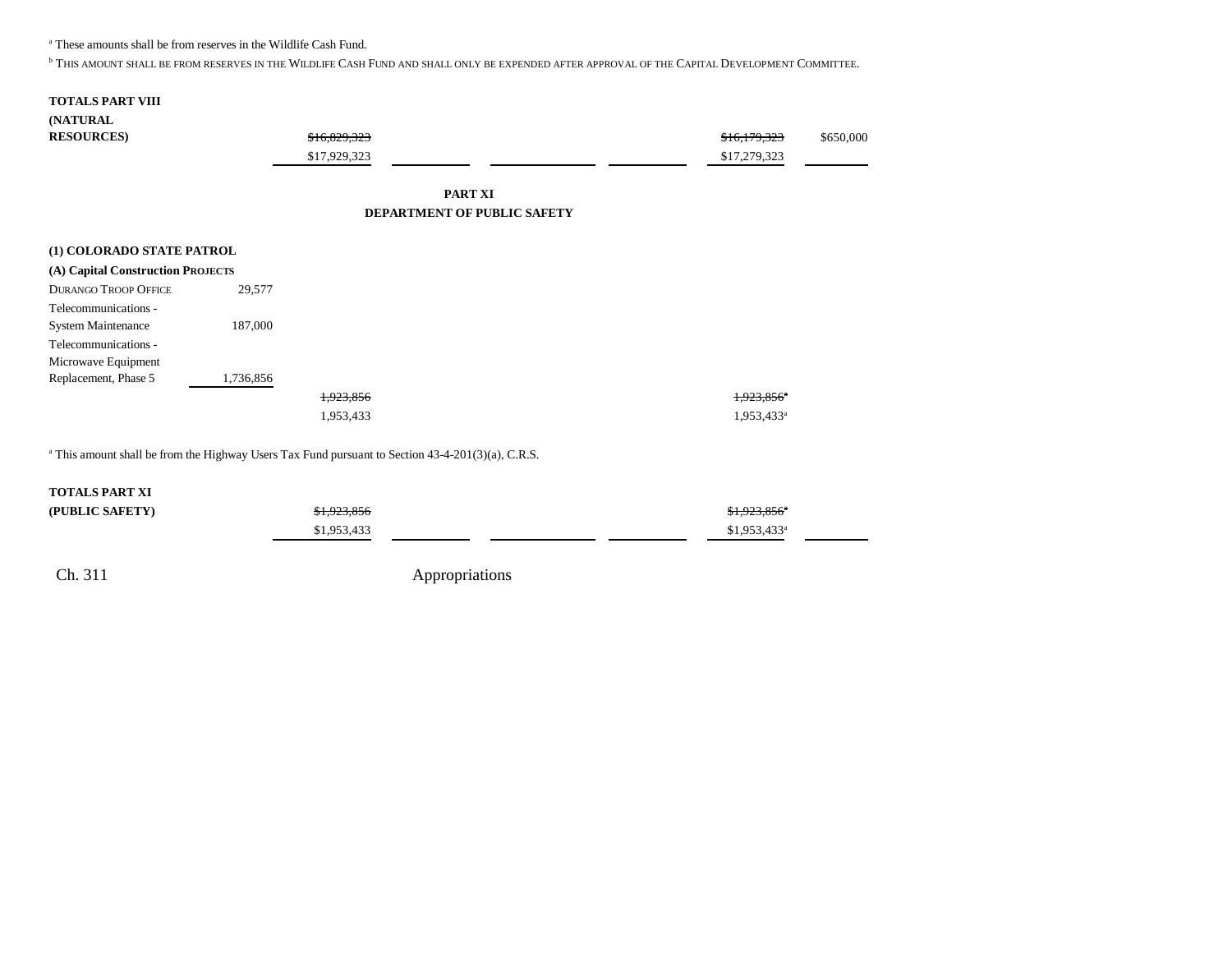|                   |       |              |                     | APPROPRIATION FROM |               |              |
|-------------------|-------|--------------|---------------------|--------------------|---------------|--------------|
|                   |       |              | CAPITAL             |                    |               |              |
|                   |       | CAPITAL      | <b>CONSTRUCTION</b> |                    | <b>CASH</b>   |              |
| <b>ITEM &amp;</b> |       | CONSTRUCTION | <b>FUND</b>         | CASH               | <b>FUNDS</b>  | FEDERAL      |
| <b>SUBTOTAL</b>   | TOTAL | <b>FUND</b>  | <b>EXEMPT</b>       | <b>FUNDS</b>       | <b>EXEMPT</b> | <b>FUNDS</b> |
|                   |       |              |                     |                    |               |              |

<sup>a</sup> This amount shall be from the Highway Users Tax Fund pursuant to Section 43-4-201(3)(a), C.R.S.

#### **PART XI.5 DEPARTMENT OF REVENUE**

| (1) CAPITAL CONSTRUCTION PROJECTS |           |           |           |                  |
|-----------------------------------|-----------|-----------|-----------|------------------|
| <b>EQUIPMENT REPLACEMENT</b>      |           |           |           |                  |
| FOR CASH AND DOCUMENT             |           |           |           |                  |
| PROCESSING PIPELINE               |           |           |           |                  |
| <b>INFRASTRUCTURE</b>             | 1,134,500 |           | 1,134,500 |                  |
| <b>ANNEX COMPUTER ROOM</b>        |           |           |           |                  |
| <b>AIR CONDITIONERS</b>           |           |           |           |                  |
| <b>REPLACEMENT</b>                | 125,160   |           | 125,160   |                  |
| FORT MORGAN PORT OF               |           |           |           |                  |
| <b>ENTRY SCALE PIT REPAIR</b>     | 30,000    |           |           | $30,000^{\circ}$ |
|                                   | 1,289,660 |           |           |                  |
|                                   |           | 1,289,660 |           |                  |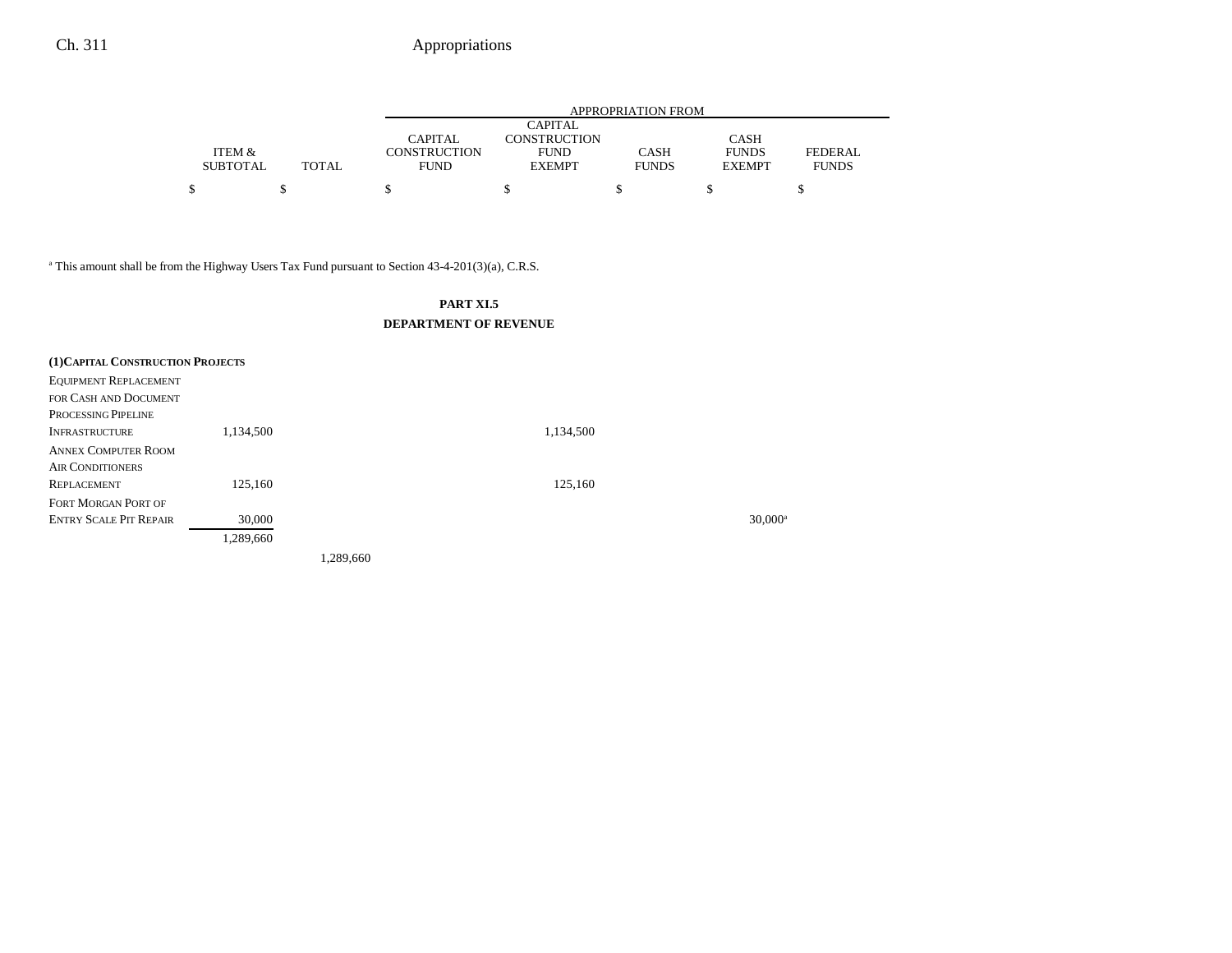$^\mathrm{a}\,$ This amount shall be from the Highway Users Tax Fund pursuant to Section 43-4-201 (3)(a), C.R.S.

#### **TOTALS PART XI.5**

| (REVENUE)            | \$1,289,660                                                                                               | \$1,259,660   |              | $$30.000^a$               |             |
|----------------------|-----------------------------------------------------------------------------------------------------------|---------------|--------------|---------------------------|-------------|
|                      | <sup>a</sup> THIS AMOUNT IS FROM THE HIGHWAY USERS TAX FUND PURSUANT TO SECTION $43-4-201$ (3)(a), C.R.S. |               |              |                           |             |
| <b>GRAND TOTALS</b>  |                                                                                                           |               |              |                           |             |
| <b>(CAPITAL)</b>     |                                                                                                           |               |              |                           |             |
| <b>CONSTRUCTION)</b> | \$316,401,894                                                                                             | \$187,922,154 | \$13,652,060 | \$111.174.646"            | \$3,653,034 |
|                      | \$320,413,902                                                                                             | \$201.814.613 | \$18,488,161 | \$93,057,004 <sup>a</sup> | \$7,054,124 |

<sup>a</sup> Of this amount,  $\frac{42,452,270,83,116,627}{2,0}$  contains a (T) notation and  $\frac{41,923,856,81,983,433}{1}$  is from the Highway Users Tax Fund pursuant to Section 43-4-201(3)(a), C.R.S.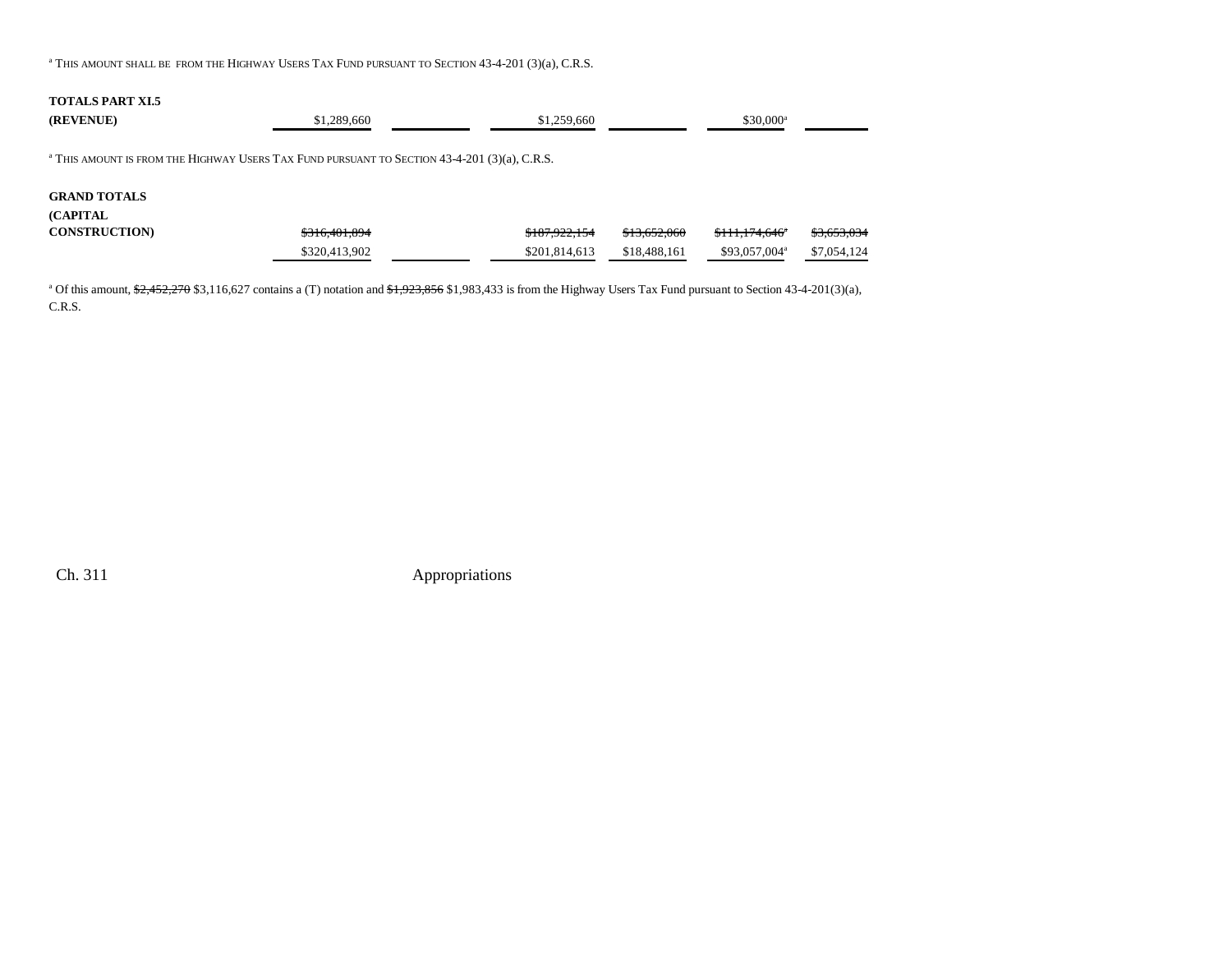|                 |              |              |               | APPROPRIATION FROM |               |              |
|-----------------|--------------|--------------|---------------|--------------------|---------------|--------------|
|                 |              |              | CAPITAL       |                    |               |              |
|                 |              | CAPITAL      | CONSTRUCTION  |                    | <b>CASH</b>   |              |
| ITEM &          |              | CONSTRUCTION | <b>FUND</b>   | CASH               | <b>FUNDS</b>  | FEDERAL      |
| <b>SUBTOTAL</b> | <b>TOTAL</b> | <b>FUND</b>  | <b>EXEMPT</b> | <b>FUNDS</b>       | <b>EXEMPT</b> | <b>FUNDS</b> |
| S               |              |              |               |                    |               |              |

**SECTION 2.** Part I (8) and the affected totals of section 1 of chapter 325, Session Laws of Colorado 1996, and Part VIII (2) and the affected totals of section 3 of chapter 283, Session Laws of Colorado 1995, as amended by section 1 of chapter 325, Session Laws of Colorado 1996, are amended to read:

### Section 3. **Capital construction appropriation.**

#### **PART I**

#### **DEPARTMENT OF ADMINISTRATION**

| <b>(8) CAPITAL CONSTRUCTION</b><br><b>PROJECT</b> |           |           |                        |
|---------------------------------------------------|-----------|-----------|------------------------|
| Telecommunications-                               |           |           |                        |
| Microwave Equipment                               |           |           |                        |
| Replacement-Phase 3                               | 2.032.000 | 427,000   | 1,605,000 <sup>a</sup> |
| Capitol Health and Life                           |           |           |                        |
| Safety, Phase 2                                   | 3,961,650 | 3,694,389 | $267,261^{\circ}$      |
|                                                   | 229,127   | 205,591   | $23,536^b$             |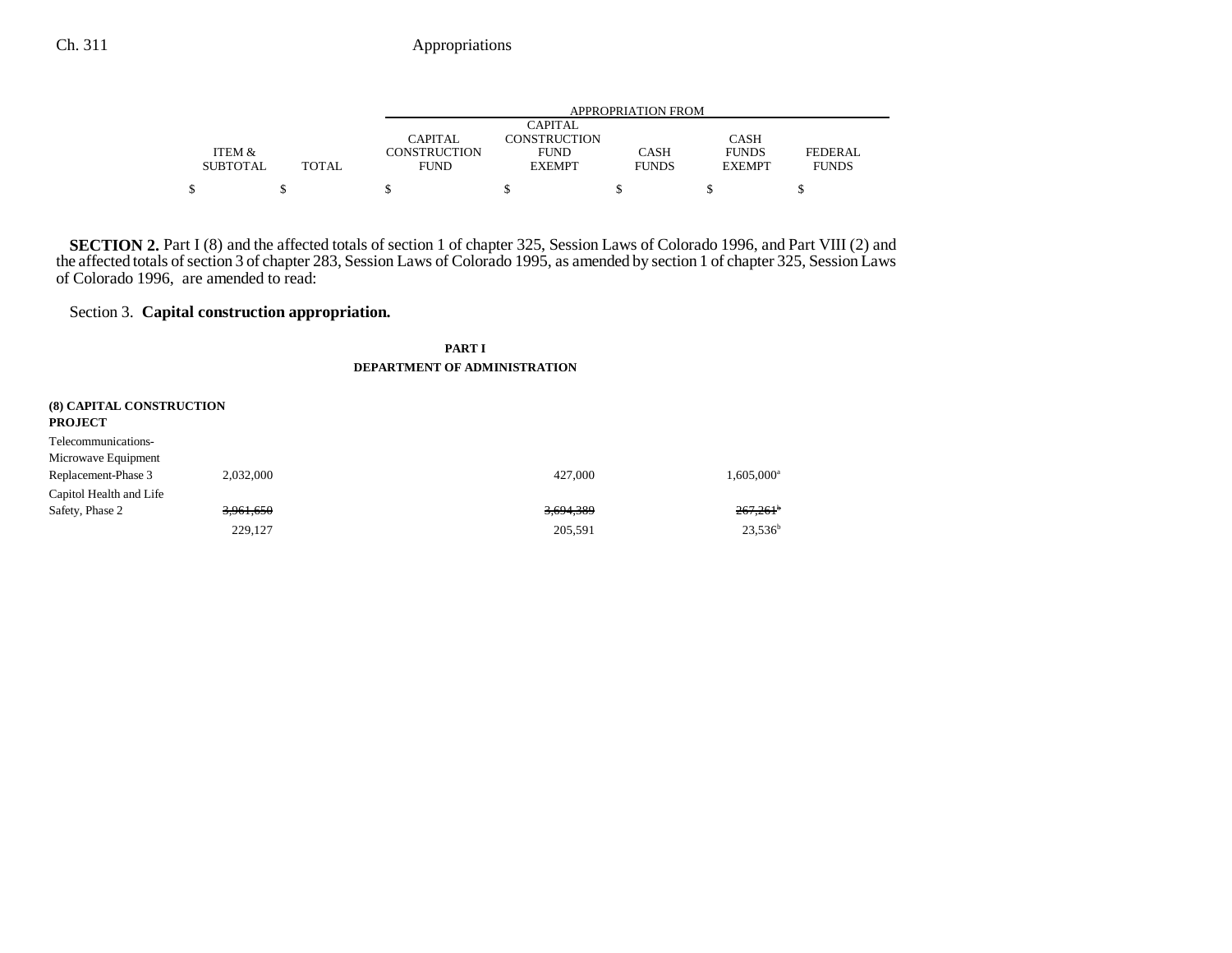| Capitol Complex                                   |                                                                                                                                                                    |                                       |                           |           |
|---------------------------------------------------|--------------------------------------------------------------------------------------------------------------------------------------------------------------------|---------------------------------------|---------------------------|-----------|
| Landscape Master Plan,                            |                                                                                                                                                                    |                                       |                           |           |
| Phase 2                                           | 746,541                                                                                                                                                            | 709,541                               | $37,000$ c                |           |
|                                                   | 6,740,191                                                                                                                                                          |                                       |                           |           |
|                                                   | 3,007,668                                                                                                                                                          |                                       |                           |           |
| Telecommunications Revolving Fund.                | <sup>a</sup> Of this amount, \$1,300,000 shall be from the Highway Users Tax Fund pursuant to Section 43-4-201(3)(a), C.R.S., and \$305,000(T) shall be from the   |                                       |                           |           |
|                                                   | <sup>b</sup> This amount shall be from the Public Buildings Trust Fund.                                                                                            |                                       |                           |           |
| <sup>c</sup> This amount shall be from donations. |                                                                                                                                                                    |                                       |                           |           |
| <b>TOTALS PART I</b>                              |                                                                                                                                                                    |                                       |                           |           |
| (ADMINISTRATION)                                  | \$42,495,502                                                                                                                                                       | \$39,796,550                          | $$2,698,952$ <sup>*</sup> |           |
|                                                   | \$38,762,979                                                                                                                                                       | \$36,307,752                          | $$2,455,227$ <sup>a</sup> |           |
|                                                   | <sup>a</sup> Of this amount, \$944,691 contains a (T) notation and \$1,300,000 shall be from the Highway Users Tax Fund pursuant to Section 43-4-201(3)(a), C.R.S. |                                       |                           |           |
|                                                   |                                                                                                                                                                    | <b>PART VIII</b>                      |                           |           |
|                                                   |                                                                                                                                                                    | <b>DEPARTMENT OF MILITARY AFFAIRS</b> |                           |           |
| (2) CAPITAL CONSTRUCTION PROJECTS                 |                                                                                                                                                                    |                                       |                           |           |
| Denver Armory                                     | 7,904,360                                                                                                                                                          | 825,808                               | $551,741$ <sup>a</sup>    | 6,526,811 |
|                                                   | 9,274,066                                                                                                                                                          |                                       | 981,741 <sup>a</sup>      | 7,466,517 |
| Metro Denver                                      |                                                                                                                                                                    |                                       |                           |           |
| Organizational                                    |                                                                                                                                                                    |                                       |                           |           |

Maintenance Shop 2,299,994 2,299,994 13,930 2,286,064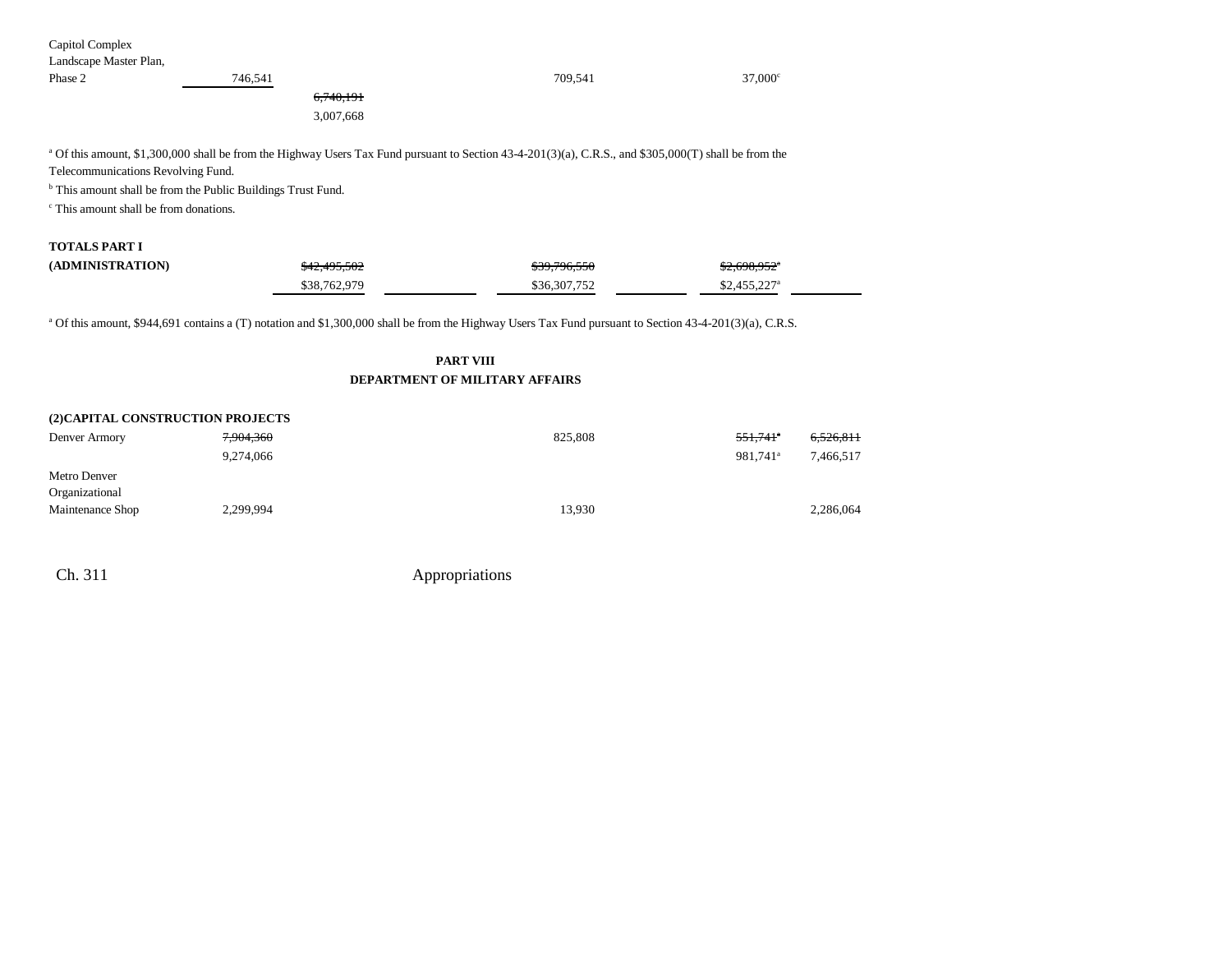|                                                       | APPROPRIATION FROM        |    |              |                                                      |                                                                       |        |                             |                                       |                                |
|-------------------------------------------------------|---------------------------|----|--------------|------------------------------------------------------|-----------------------------------------------------------------------|--------|-----------------------------|---------------------------------------|--------------------------------|
|                                                       | ITEM &<br><b>SUBTOTAL</b> |    | <b>TOTAL</b> | <b>CAPITAL</b><br><b>CONSTRUCTION</b><br><b>FUND</b> | <b>CAPITAL</b><br><b>CONSTRUCTION</b><br><b>FUND</b><br><b>EXEMPT</b> |        | <b>CASH</b><br><b>FUNDS</b> | CASH<br><b>FUNDS</b><br><b>EXEMPT</b> | <b>FEDERAL</b><br><b>FUNDS</b> |
|                                                       | \$                        | \$ |              | \$                                                   | \$                                                                    |        | \$                          | \$                                    | \$                             |
|                                                       |                           |    |              |                                                      |                                                                       |        |                             |                                       |                                |
| <b>Consolidated Stock</b><br><b>Control Logistics</b> |                           |    |              |                                                      |                                                                       |        |                             |                                       |                                |
| <b>Management Facility</b>                            | 2,316,113                 |    |              |                                                      |                                                                       | 12,800 |                             |                                       | 2,303,313                      |
| Centennial Training Site at                           |                           |    |              |                                                      |                                                                       |        |                             |                                       |                                |
| Ft. Carson                                            | 18,988,367                |    |              |                                                      |                                                                       | 6,300  |                             |                                       | 18,982,067                     |
| <b>HQSTARC</b> Englewood                              |                           |    |              |                                                      |                                                                       |        |                             |                                       |                                |
| <b>Armory Addition</b>                                | 2,018,468                 |    |              |                                                      |                                                                       |        |                             |                                       | 2,018,468                      |
|                                                       | 2,318,468                 |    |              |                                                      |                                                                       |        |                             |                                       | 2,318,468                      |
| Greeley Armory, Phase 2                               | 2,713,108                 |    |              |                                                      |                                                                       |        | 320,000 <sup>b</sup>        |                                       | 2,393,108                      |
|                                                       | 3,982,995                 |    |              |                                                      |                                                                       |        | 846,583 <sup>b</sup>        | 892,979 <sup>a</sup>                  | 2,243,433                      |
| Boulder/Longmont                                      |                           |    |              |                                                      |                                                                       |        |                             |                                       |                                |
| Armory, PHASE 1                                       | 3,697,605                 |    |              |                                                      |                                                                       |        |                             | $1,148,259$ <sup>a</sup>              | 2,549,346                      |
|                                                       | 718,806                   |    |              |                                                      |                                                                       |        |                             | 337,209 <sup>a</sup>                  | 381,597                        |
|                                                       |                           |    | 39,938,015   |                                                      |                                                                       |        |                             |                                       |                                |
|                                                       |                           |    | 39,898,809   |                                                      |                                                                       |        |                             |                                       |                                |
|                                                       |                           |    |              |                                                      |                                                                       |        |                             |                                       |                                |

a These amounts shall be from the Real Estate Proceeds Fund.

 $^{\rm b}$  This amount shall be from the City of Greeley.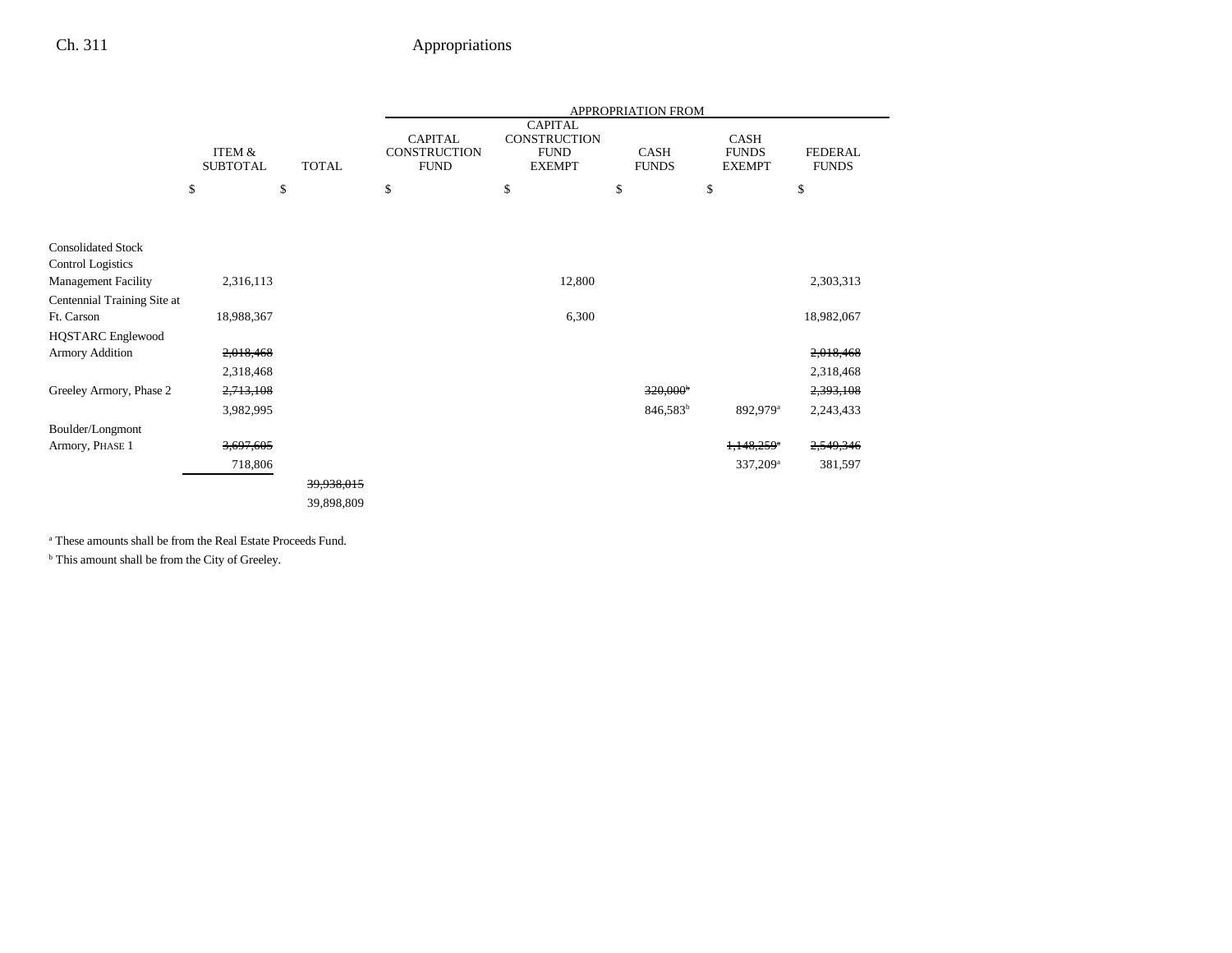| <b>TOTALS PART VIII</b> |               |               |              |                           |               |
|-------------------------|---------------|---------------|--------------|---------------------------|---------------|
| (MILITARY AFFAIRS)      | \$40,500,431  | \$1,315,619   | \$320,000    | \$1,700,000               | \$37,164,812  |
|                         | \$40,461,225  |               | \$846,583    | \$2,211,929               | \$36,087,094  |
|                         |               |               |              |                           |               |
|                         |               |               |              |                           |               |
|                         |               |               |              |                           |               |
| <b>GRAND TOTALS</b>     |               |               |              |                           |               |
| <b>(CAPITAL)</b>        |               |               |              |                           |               |
| <b>CONSTRUCTION</b>     | \$364,118,206 | \$154,708,686 | \$9,498,429  | \$95,620,248"             | \$104,290,843 |
|                         | \$360,346,477 | \$151,219,888 | \$10,025,012 | \$95,888,452 <sup>a</sup> | \$103,213,125 |
|                         |               |               |              |                           |               |

a Of this amount, \$978,559 contains a (T) notation and \$2,660,529 is from the Highway Users Tax Fund pursuant to Section 43-4-201-(3)(a), C.R.S.

**SECTION 3.** Part IV (7)(B) of section 3 of chapter 354, Session Laws of Colorado 1994, as amended by section 4 of chapter 284, Session Laws of Colorado 1995, and Part IV (22)(B) of section 3 of chapter 354, Session Laws of Colorado 1994, and the affecte d totals, are amended to read:

### Section 3. **Capital construction appropriation.**

**PART IVDEPARTMENT OF HIGHER EDUCATION**

| (7) UNIVERSITY OF COLORADO AT BOULDER |         |         |  |  |  |  |
|---------------------------------------|---------|---------|--|--|--|--|
| (B) Capital Construction PROJECTS     |         |         |  |  |  |  |
| <b>Engineering Center Health</b>      |         |         |  |  |  |  |
| and Safety Upgrade                    | 764.776 | 764,776 |  |  |  |  |
|                                       |         |         |  |  |  |  |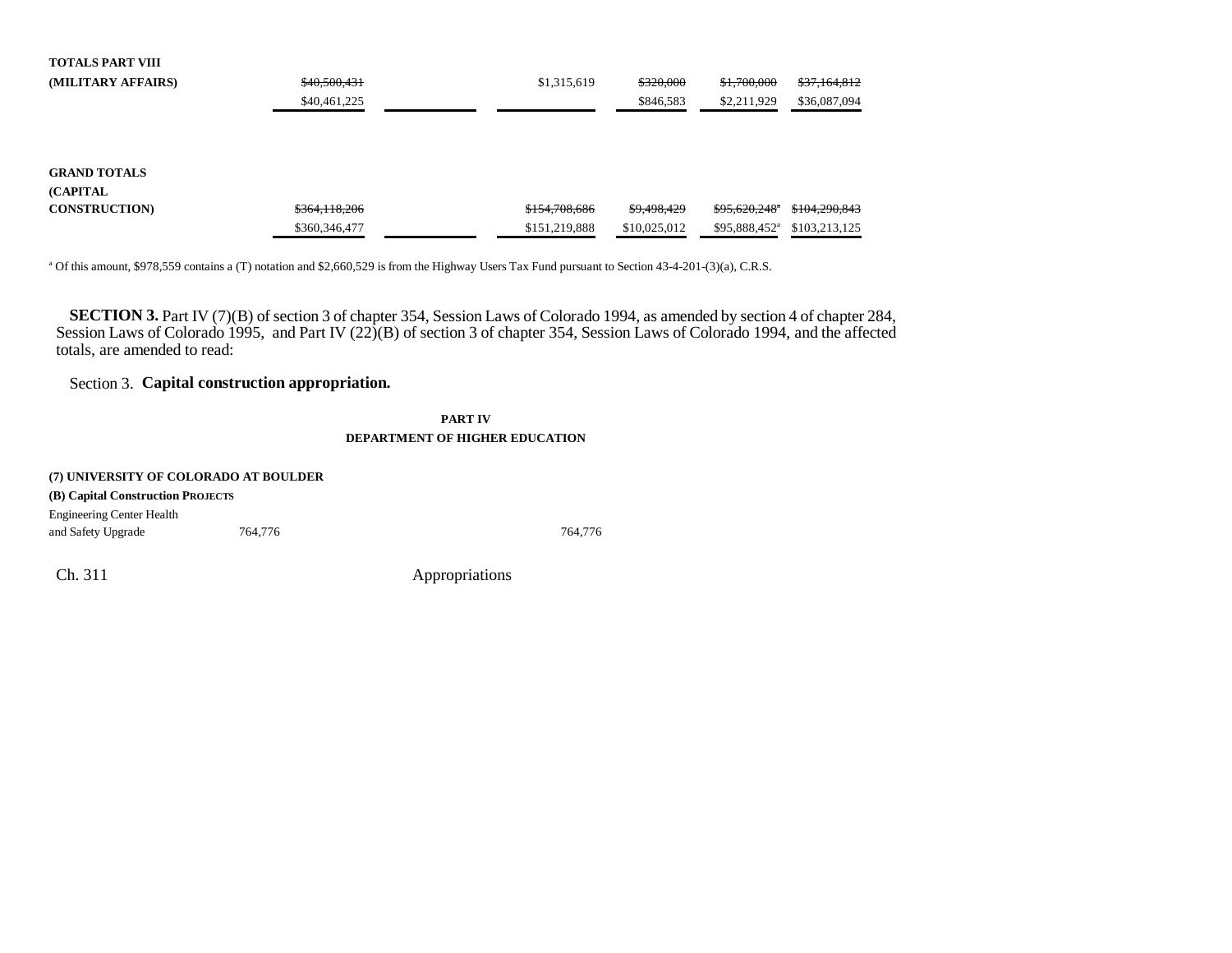|                                   |                           |              | APPROPRIATION FROM                            |                                                                |                             |                                              |                                |
|-----------------------------------|---------------------------|--------------|-----------------------------------------------|----------------------------------------------------------------|-----------------------------|----------------------------------------------|--------------------------------|
|                                   | ITEM &<br><b>SUBTOTAL</b> | <b>TOTAL</b> | <b>CAPITAL</b><br>CONSTRUCTION<br><b>FUND</b> | <b>CAPITAL</b><br>CONSTRUCTION<br><b>FUND</b><br><b>EXEMPT</b> | <b>CASH</b><br><b>FUNDS</b> | <b>CASH</b><br><b>FUNDS</b><br><b>EXEMPT</b> | <b>FEDERAL</b><br><b>FUNDS</b> |
|                                   | \$<br>\$                  |              | \$                                            | \$                                                             | \$                          | \$                                           | \$                             |
| Geological Sciences/Earth         |                           |              |                                               |                                                                |                             |                                              |                                |
| Sciences Library                  |                           |              |                                               |                                                                |                             |                                              |                                |
| <b>Replacement Facility</b>       | 10,737,800                |              |                                               | 1,437,600                                                      |                             | $9,300,200$ <sup>a</sup>                     |                                |
|                                   | 8,170,173                 |              |                                               |                                                                |                             | $6,732,573$ <sup>a</sup>                     |                                |
| <b>Integrated Teaching</b>        |                           |              |                                               |                                                                |                             |                                              |                                |
| Laboratory                        | 7,015,600                 |              |                                               | 597,600                                                        |                             | 6,418,000 <sup>a</sup>                       |                                |
| <b>Ekley Space Renovation</b>     | 1,276,000                 |              |                                               | 1,276,000                                                      |                             |                                              |                                |
| Imig Music Addition/Macky         |                           |              |                                               |                                                                |                             |                                              |                                |
| <b>Basement Renovation</b>        | 2,795,500                 |              |                                               | 2,795,500                                                      |                             |                                              |                                |
| <b>Renovation of Porter</b>       |                           |              |                                               |                                                                |                             |                                              |                                |
| <b>Biosciences Building</b>       | 3,972,000                 |              |                                               |                                                                |                             | 3,972,000 <sup>a</sup>                       |                                |
| <b>Addition to Porter</b>         |                           |              |                                               |                                                                |                             |                                              |                                |
| <b>Biosciences and Muenzinger</b> |                           |              |                                               |                                                                |                             |                                              |                                |
| <b>Psychology Buildings</b>       | 9,735,000                 |              |                                               |                                                                |                             | 9,735,000 <sup>a</sup>                       |                                |
|                                   | 36,296,676                |              |                                               |                                                                |                             |                                              |                                |
|                                   | 33,729,049                |              |                                               |                                                                |                             |                                              |                                |
|                                   |                           | 37,477,236   |                                               |                                                                |                             |                                              |                                |
|                                   |                           | 34,909,609   |                                               |                                                                |                             |                                              |                                |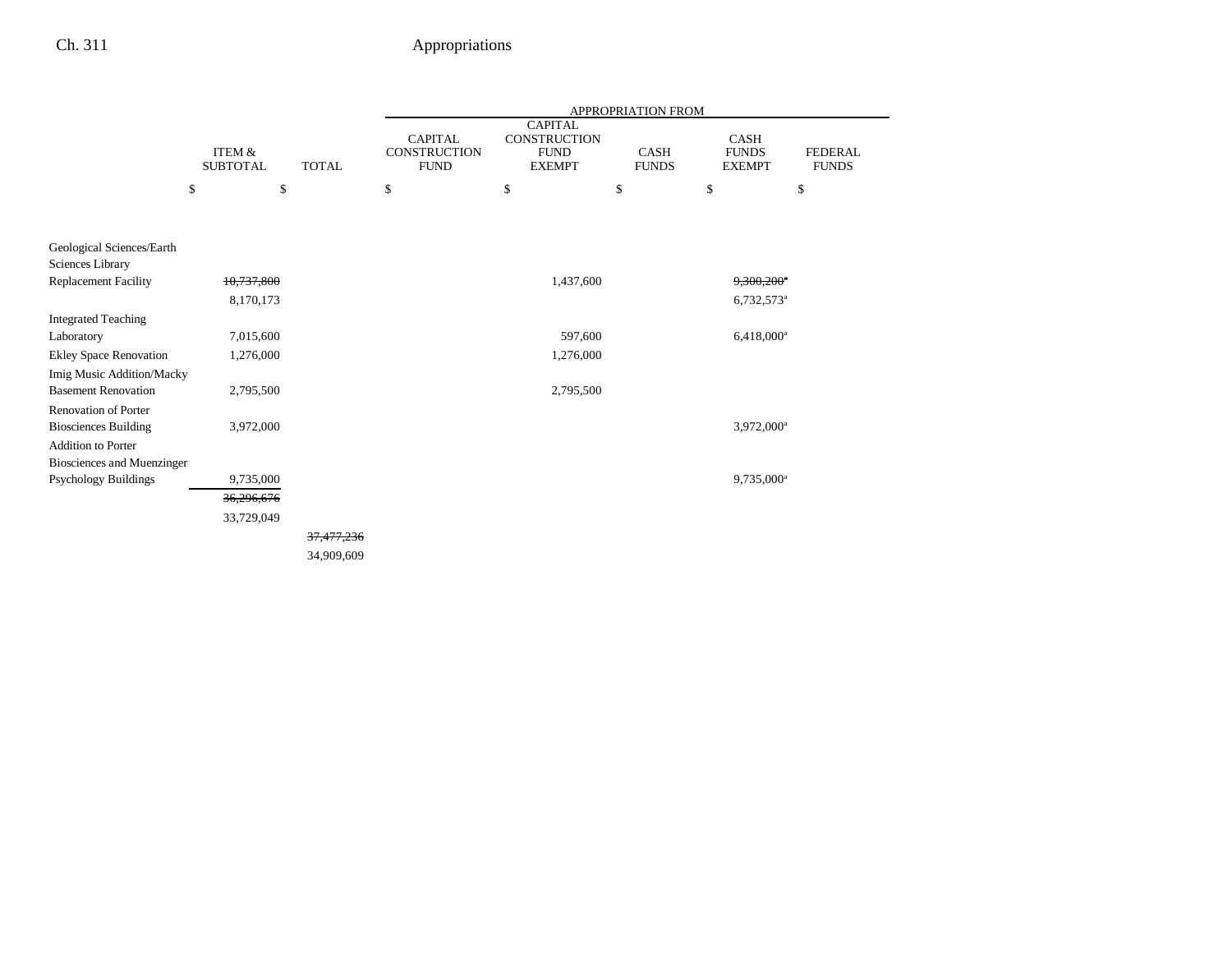a These amounts shall come from exempt institutional sources and are shown here for informational purposes only. Therefore, they shall not be accounted for in the State's Capital Construction Fund and the limitations on encumbrance timeliness and use of internal workforce do not apply.

| (22) COLORADO HISTORICAL<br><b>SOCIETY</b>                  |                                                                            |              |                     |                           |              |
|-------------------------------------------------------------|----------------------------------------------------------------------------|--------------|---------------------|---------------------------|--------------|
| (B) Capital Construction PROJECT                            |                                                                            |              |                     |                           |              |
| Ute Museum Classroom                                        |                                                                            |              |                     |                           |              |
| Addition, Montrose                                          | 202,665                                                                    | 152,665      |                     | $50,000^a$                |              |
|                                                             | 334,853                                                                    |              | 70,000 <sup>b</sup> | $112,188^a$               |              |
|                                                             | 249,445                                                                    |              |                     |                           |              |
|                                                             | 381,633                                                                    |              |                     |                           |              |
| <sup>a</sup> This amount shall be from gifts and donations. |                                                                            |              |                     |                           |              |
|                                                             | <b>b</b> THIS AMOUNT SHALL BE FROM VARIOUS LOCAL GOVERNMENT CONTRIBUTIONS. |              |                     |                           |              |
| <b>TOTALS PART IV</b>                                       |                                                                            |              |                     |                           |              |
| (HIGHER EDUCATION)                                          | \$91,810,807                                                               | \$36,730,427 | \$32,870            | \$54,903,783              | \$143,727    |
|                                                             | \$89,375,368                                                               |              | \$102,870           | \$52,398,344              |              |
| <b>GRAND TOTALS</b>                                         |                                                                            |              |                     |                           |              |
| (CAPITAL                                                    |                                                                            |              |                     |                           |              |
| <b>CONSTRUCTION)</b>                                        | \$231,175,065                                                              | \$88,477,464 | \$7,142,470         | \$84,104,297 <sup>*</sup> | \$51,450,834 |
|                                                             | \$228,739,626                                                              |              | \$7,212,470         | \$81,598,858 <sup>a</sup> |              |

a Of this amount, \$2,628,466 is from the Highway Users Tax Fund pursuant to Section 43-4-201 (3)(a), C.R.S. and \$944,691 contains a (T) notation.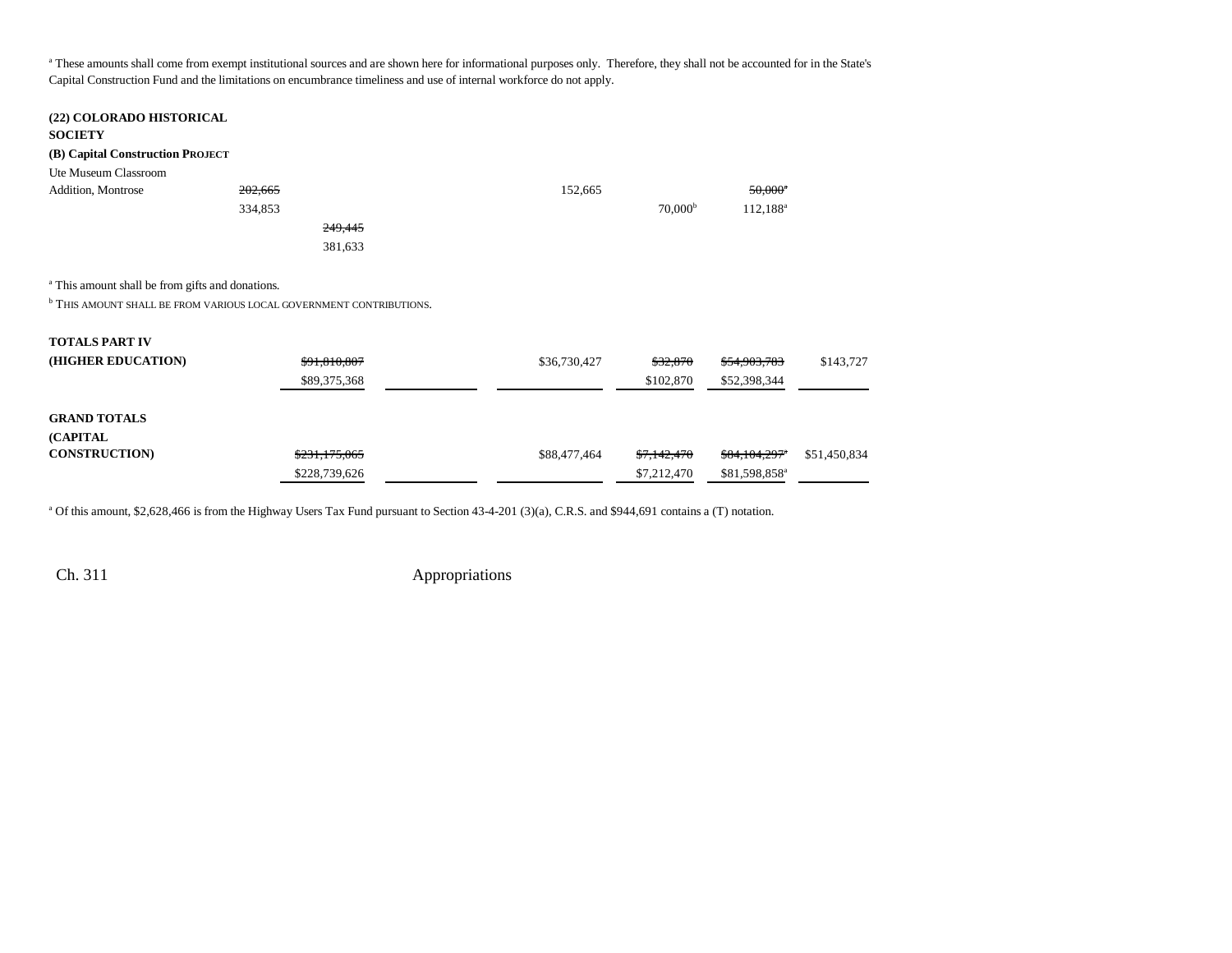### **SECTION 4.** Section 1 (2)(b) of chapter 206, Session Laws of Colorado 1996, is amended to read:

Section 1. **Lease-purchase agreement - appropriations.** (2) (b) In addition to any other appropriation, there is hereby appropriated, to the department of personnel, for the fiscal year beginning July 1, 1996, the sum of three hundred one thousand nine hundred one dollars (\$301,901) THREE HUNDRED SEVENTY-EIGHT THOUSAND THREE HUNDRED NINETY-FOUR DOLLARS (\$378,394), or so much thereof as may be necessary, for the implementation of this act. Of said sum, one hundred sixty-five thousand nine hundred eighty-five dollars (\$165,985) shall be from any moneys in the capital construction fund created in section 24-75-302, Colorado Revised Statutes, not otherwise appropriated, fifty-six thousand nine hundred thirty-nine dollars (\$56,939) shall be from various sources of cash funds, and <del>seventy-eight thousand nine hundred seventy-seven dollars (\$78,977)</del> ONE HUNDRED FIFTY-FIVE THOUSAND FOUR HUNDRED SEVENTY DOLLARS (\$155,470) shall be from various sources of cash funds exempt.

**SECTION 5.** Section 14 (2)(b), (2)(c), and (3) of chapter 191, Session Laws of Colorado 1994, are amended, and section 14 of chapter 191, Session Laws of Colorado 1994, is further amended BY THE ADDITION OF A NEW SUBSECTION, to read:

Section 14. **Appropriation for the 1993-94 fiscal year.** (2) In addition to any other appropriation made for the current fiscal year, there is hereby appropriated, out of any moneys in the capital construction fund created in section 24-75-302, Colorado Revised Statutes, not otherwise appropriated, to the department of corrections, the following amounts:

(b) Nineteen million five hundred forty-six thousand two hundred fifty dollars (\$19,546,250), or so much thereof as may be necessary, for two hundred fifty close security beds as authorized by section  $17-1-104.4$  (2) (a) (I), Colorado Revised Statutes.

(c) Seven million four hundred eighty-two thousand two hundred dollars (\$7,482,200) SEVEN HUNDRED THOUSAND TWO HUNDRED DOLLARS (\$700,200), or so much thereof as may be necessary, for the construction of one hundred eighty minimum security beds as authorized by section 17-1-104.4 (2) (a) (II), Colorado Revised Statutes.

(2.5) IN ADDITION TO ANY OTHER APPROPRIATION MADE FOR THE CURRENT FISCAL YEAR, THERE IS HEREBY APPROPRIATED THE SUM OF NINETEEN MILLION EIGHT HUNDRED EIGHTY-SIX THOUSAND TWO HUNDRED FIFTY DOLLARS (\$19,886,250), OR SO MUCH THEREOF AS MAY BE NECESSARY TO THE DEPARTMENT OF CORRECTIONS FOR TWO HUNDRED FIFTY CLOSE SECURITY BEDS AS AUTHORIZED BY SECTION 17-1-104.4 (2) (a) (I), COLORADO REVISED STATUTES. OF SAID SUM, NINETEEN MILLION FIVE HUNDRED FORTY-SIX THOUSAND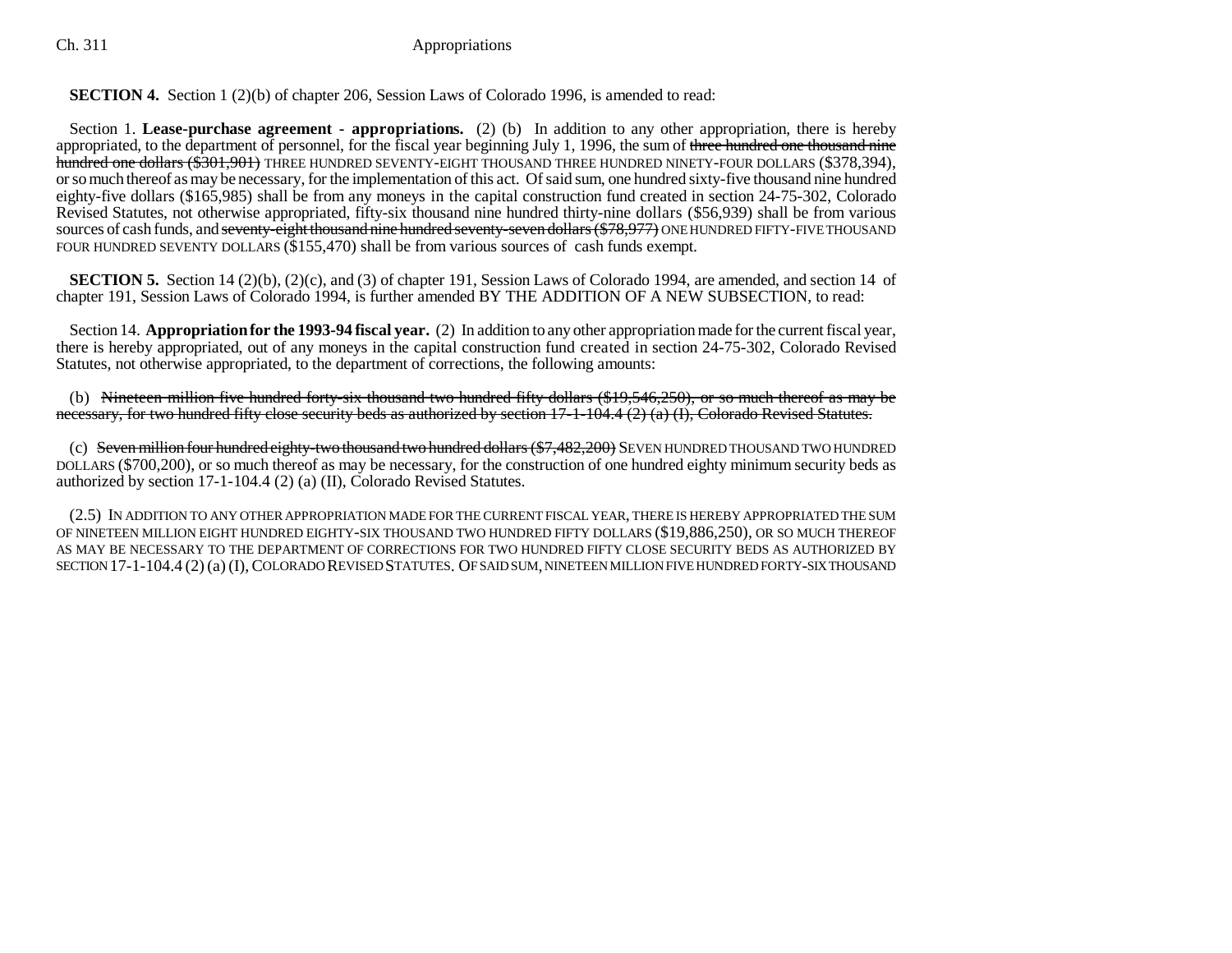TWO HUNDRED FIFTY DOLLARS (\$19,546,250) SHALL BE OUT OF MONEYS IN THE CAPITAL CONSTRUCTION FUND CREATED IN SECTION24-75-302, COLORADO REVISED STATUTES, NOT OTHERWISE APPROPRIATED, AND THREE HUNDRED FORTY THOUSAND DOLLARS (\$340,000) SHALL BE CASH FUNDS FROM THE INMATE CANTEEN FUND.

(3) The appropriations made in subsection  $(2)$  SUBSECTIONS (2) AND (2.5) of this section shall become available upon passage of this act, and, if any appropriated project is initiated within the fiscal year, the appropriation for the project shall remain available until completion of the project or for a period of three years, whichever comes first, at which time unexpended and unencumbered balances shall revert to the capital construction fund.

**SECTION 6.** Section 2 (1)(j) and (4) of chapter 310, Session Laws of Colorado 1994, are amended to read:

Section 2. **Appropriations for the 1993-94 fiscal year.** (1) In addition to any other appropriation made for the current fiscal year, there is hereby appropriated, out of any moneys in the capital construction fund created in section 24-75-302, Colorado Revised Statutes, not otherwise appropriated, the following amounts:

(i) Three million seven hundred fifty thousand six hundred dollars  $(*3,750,600)$  Two MILLION THREE HUNDRED EIGHTEEN THOUSAND TWO HUNDRED TWENTY-SEVEN DOLLARS (\$2,318,227), or so much thereof as may be necessary, to the board of regents of the university of Colorado for construction and equipment of a new facility to house the department of geological sciences and the earth sciences library at the university of Colorado at Boulder;

(4) In addition to any other appropriation made for the current fiscal year, there is hereby appropriated to the trustees of the state colleges in Colorado the sum of four million two hundred eighty-one thousand nine hundred sixty-seven dollars (\$4,281,967) FIVE MILLION EIGHT HUNDRED SIXTY-TWO THOUSAND THREE HUNDRED NINETY-EIGHT DOLLARS (\$5,862,398), or so much thereof as may be necessary, for planning and construction of a three-story in-fill addition between Wubben hall and Medesy hall at Mesa state college. Of said sum, three million seven hundred eighty-one thousand nine hundred sixty-seven dollars  $(\$3,781,967)$  FIVE MILLION THIRTY-ONE THOUSAND NINE HUNDRED SIXTY-SEVEN DOLLARS (\$5,031,967) shall be out of any moneys in the capital construction fund created in section 24-75-302, Colorado Revised Statutes, not otherwise appropriated, and five hundred thousand dollars (\$500,000) EIGHT HUNDRED THIRTY THOUSAND FOUR HUNDRED THIRTY-ONE DOLLARS (\$830,431) shall be from cash funds consisting of gifts, grants, and donations.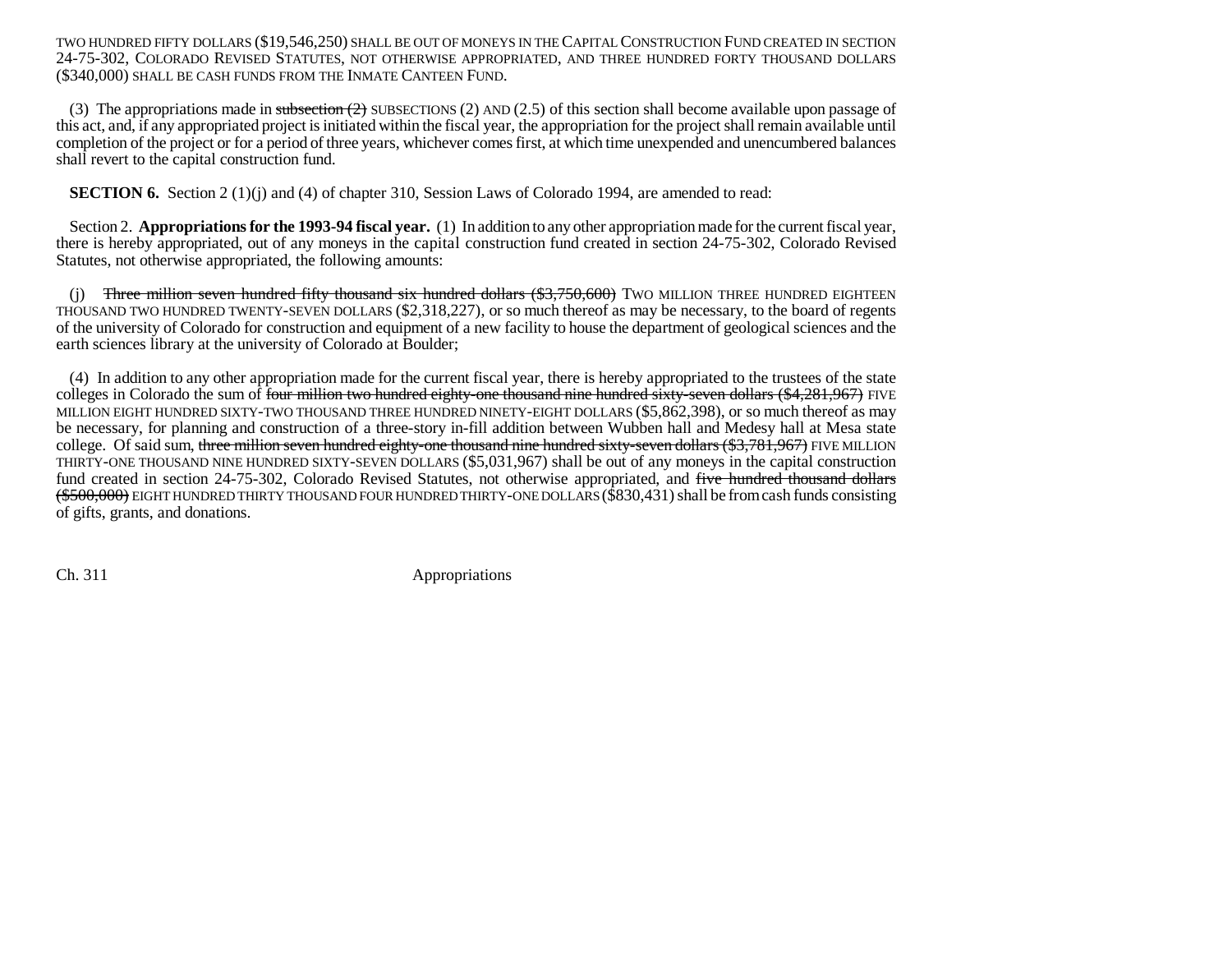**SECTION 7.** Section 3 of chapter 324, Session Laws of Colorado 1996, is amended BY THE ADDITION OF THE FOLLOWING NEW HEADNOTE to read:

Section 3. **Capital construction appropriation.** (1) (c.5) IN ADDITION TO ANY OTHER APPROPRIATION MADE FOR THE FISCAL YEAR BEGINNING JULY 1, 1996, THERE IS HEREBY APPROPRIATED, OUT OF ANY MONEYS IN THE GENERAL FUND NOT OTHERWISE APPROPRIATED, TO THE CAPITAL CONSTRUCTION FUND CREATED IN SECTION 24-75-302, COLORADO REVISED STATUTES, THE SUM OF FOUR MILLION DOLLARS (\$4,000,000).

**SECTION 8.** Section 3 of chapter 324, Session Laws of Colorado 1996, is amended BY THE ADDITION OF THE FOLLOWING NEW HEADNOTE to read:

Section 3. **Capital construction appropriation.** (1) (c.6) IN ADDITION TO ANY OTHER APPROPRIATION MADE FOR THE FISCAL YEAR BEGINNING JULY 1, 1996, THERE IS HEREBY APPROPRIATED, OUT OF ANY MONEYS IN THE GENERAL FUND NOT OTHERWISE APPROPRIATED, TO THE CAPITAL CONSTRUCTION FUND CREATED IN SECTION 24-75-302, COLORADO REVISED STATUTES, THE SUM OF TWO MILLION DOLLARS (\$2,000,000).

**SECTION 9.** Section 3 of chapter 324, Session Laws of Colorado 1996, is amended BY THE ADDITION OF THE FOLLOWING NEW HEADNOTE to read:

Section 3. **Capital construction appropriation.** (1) (c.7) IN ADDITION TO ANY OTHER APPROPRIATION MADE FOR THE FISCAL YEAR BEGINNING JULY 1, 1996, THERE IS HEREBY APPROPRIATED, OUT OF ANY MONEYS IN THE GENERAL FUND NOT OTHERWISE APPROPRIATED, TO THE CAPITAL CONSTRUCTION FUND CREATED IN SECTION 24-75-302, COLORADO REVISED STATUTES, THE SUM OF TWO HUNDRED FORTY-ONE THOUSAND SIX HUNDRED TWENTY DOLLARS (\$241,620).

**SECTION 10. Effective date.** This act shall take effect upon passage; except that section 7 shall not take effect if House Bill 97-1342 is enacted at the First Regular Session of the Sixty-first General Assembly and becomes law, and section 8 shall not take effect if House Bill 97-1304 is enacted at the First Regular Session of the Sixty-first General Assembly and becomes law, and section 9 shall not take effect if Senate Bill 97-149 is enacted at the First Regular Session of the Sixty-first General Assembly and becomes law.